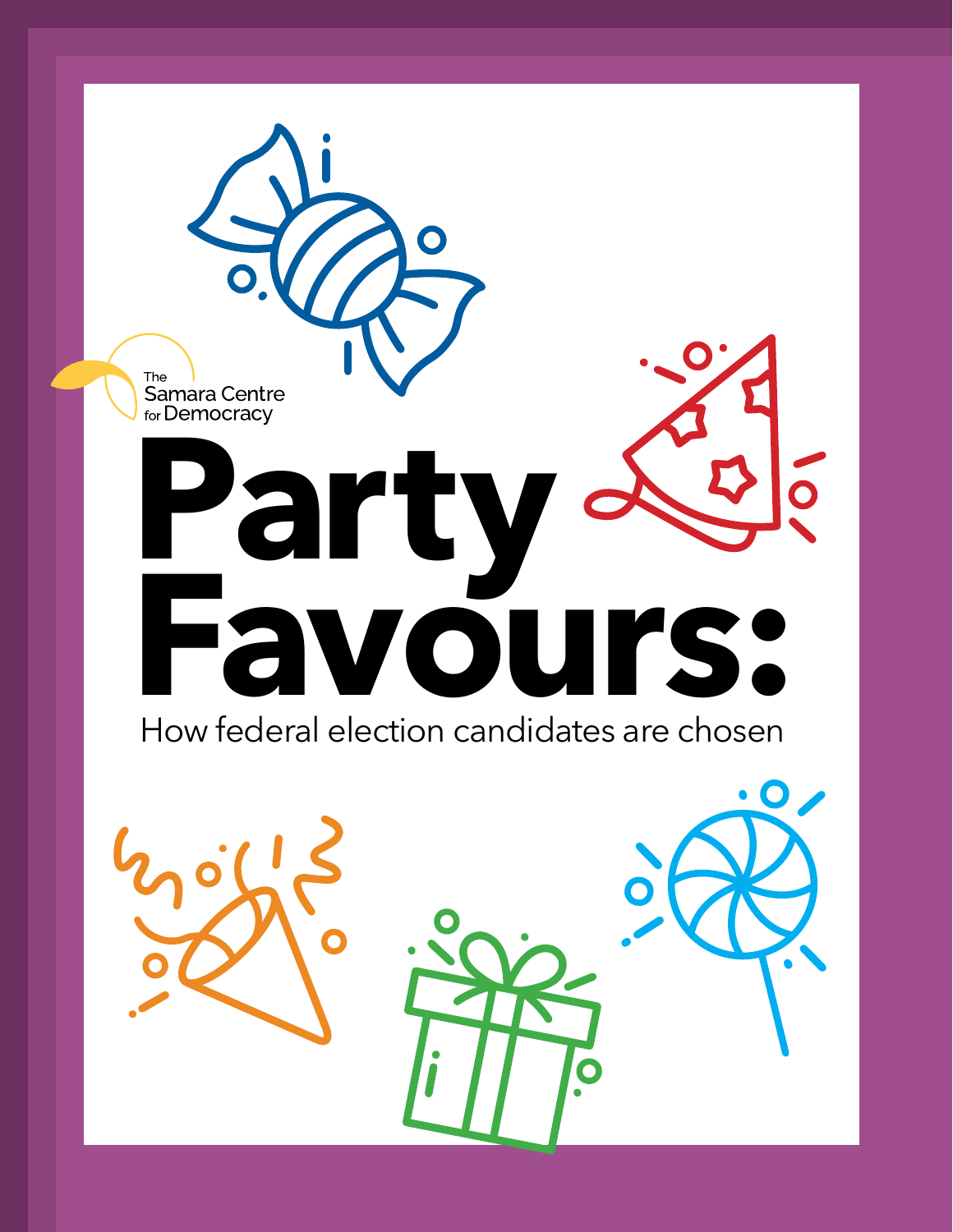



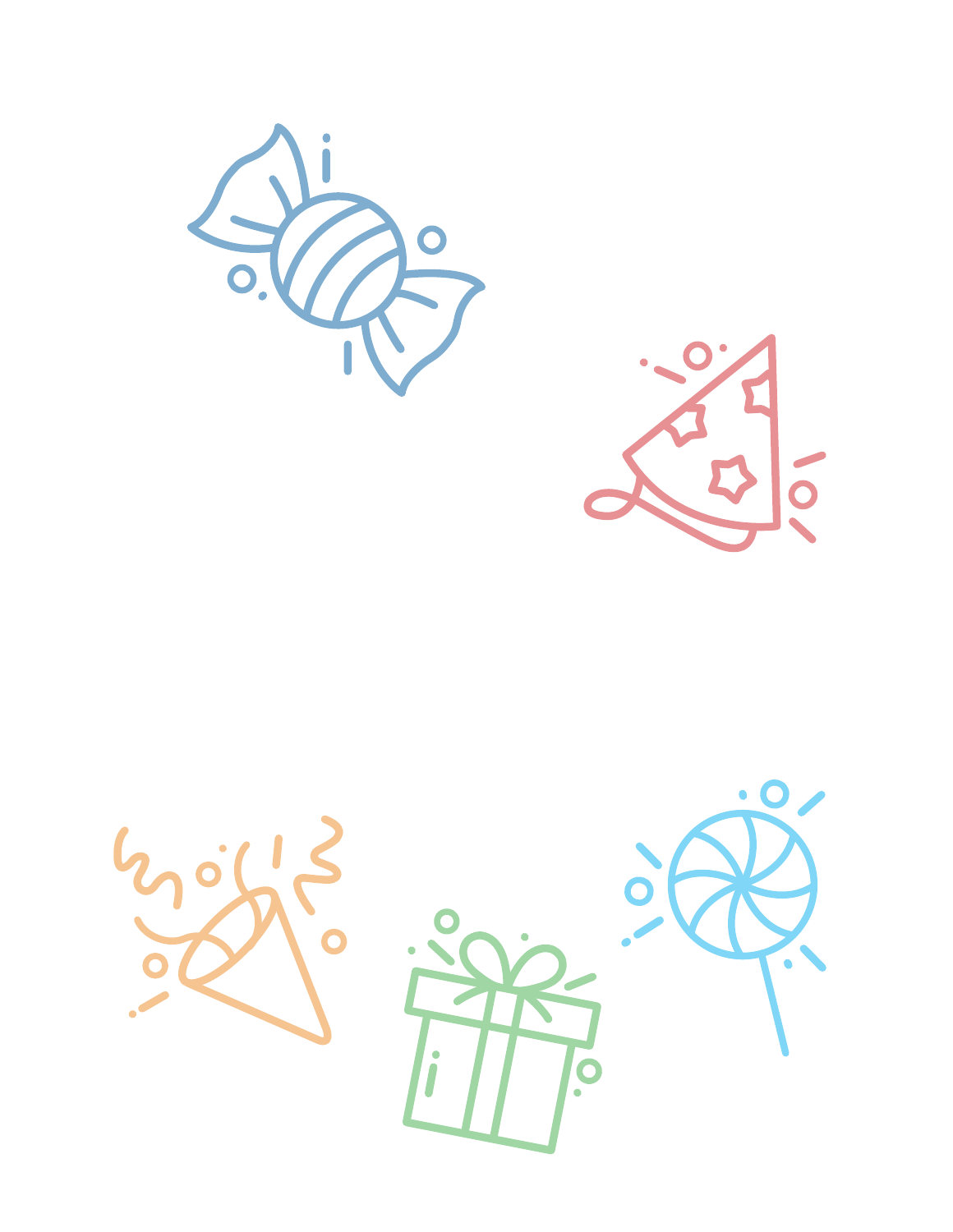# Table of contents

| Executive summary                                         | 4              |
|-----------------------------------------------------------|----------------|
| Introduction                                              | $\overline{7}$ |
| Finding 1: The sound of one contestant running?           | 12             |
| Finding 2: Don't blink or you'll miss it                  | 14             |
| Finding 3: Not an equal opportunity                       | 18             |
| Finding 4: It's our party and we'll choose who we want to | 20             |
| <b>Conclusion and recommendations</b>                     | 26             |
| Methodology                                               | 31             |
| About the Samara Centre's Parties Project                 | 33             |
| Acknowledgments                                           | 33             |
| End notes                                                 | 35             |

 $\bigg)$  3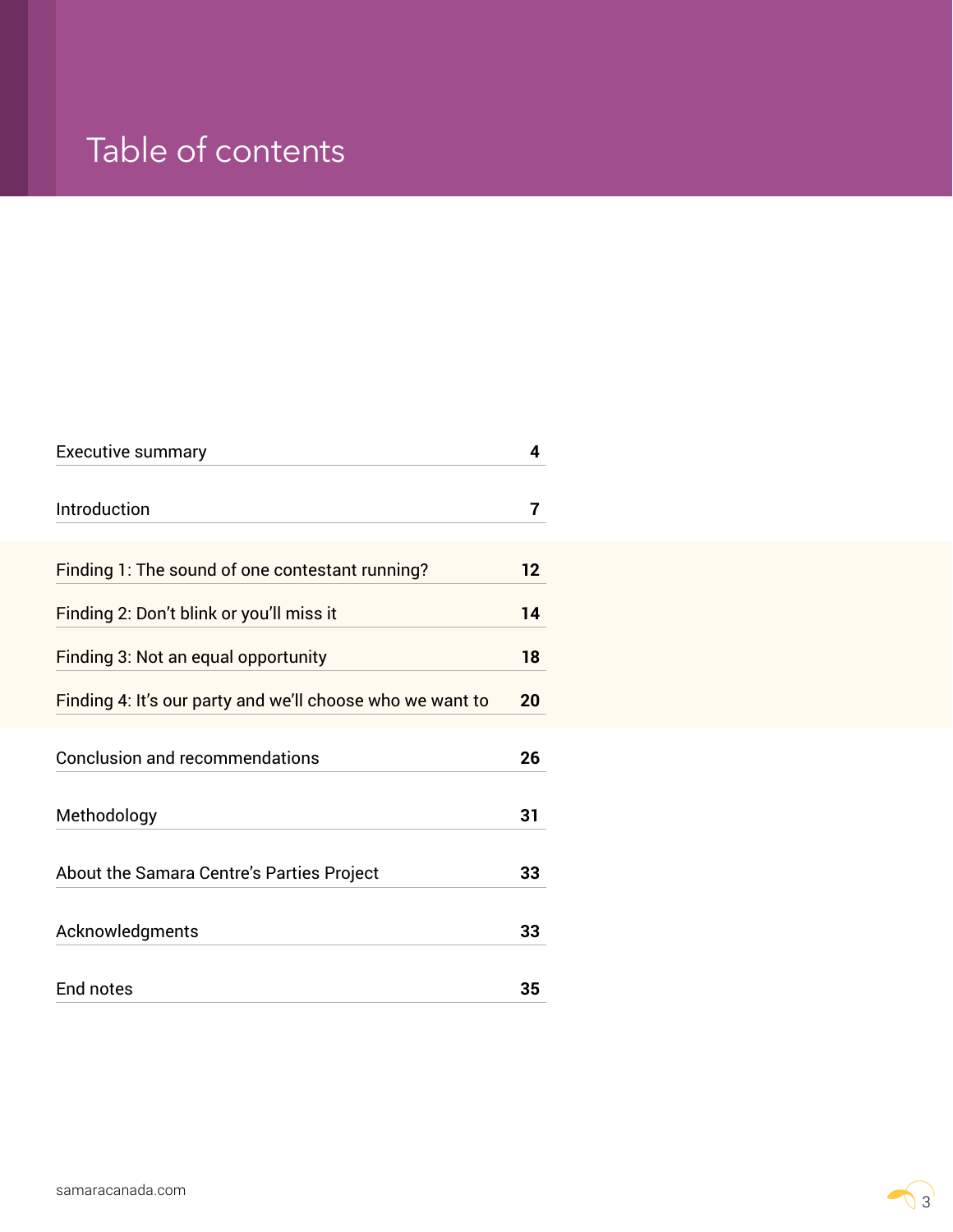More than 99% of the Members of Parliament (MPs) elected to Canada's Parliament over the last 30 years were elected as representatives of a political party. Therefore, collectively the parties have almost complete control over the pool of people who have the opportunity to serve in Parliament. But how do parties pick who appears on the ballot?

At a quick glance, local party democracy in Canada can appear strong, with grassroots members in each constituency gathering every few years to choose their candidate for the next election. But in recent decades these contests have increasingly come under the control of the central party, and many cases have emerged where nomination meetings appeared to be biased in favour of one candidate or another.

In this report, we examine how election candidates for Canada's five major federal parties were chosen over the last five elections (2004-2015). To do so, we looked at the law governing nomination contests, the parties' own contest rules, the local contest reports submitted to Elections Canada, and the candidates who actually ran in the federal election. This allows us to uncover how the over 6,600 candidates who stood for election under major political parties ended up on the ballot.

4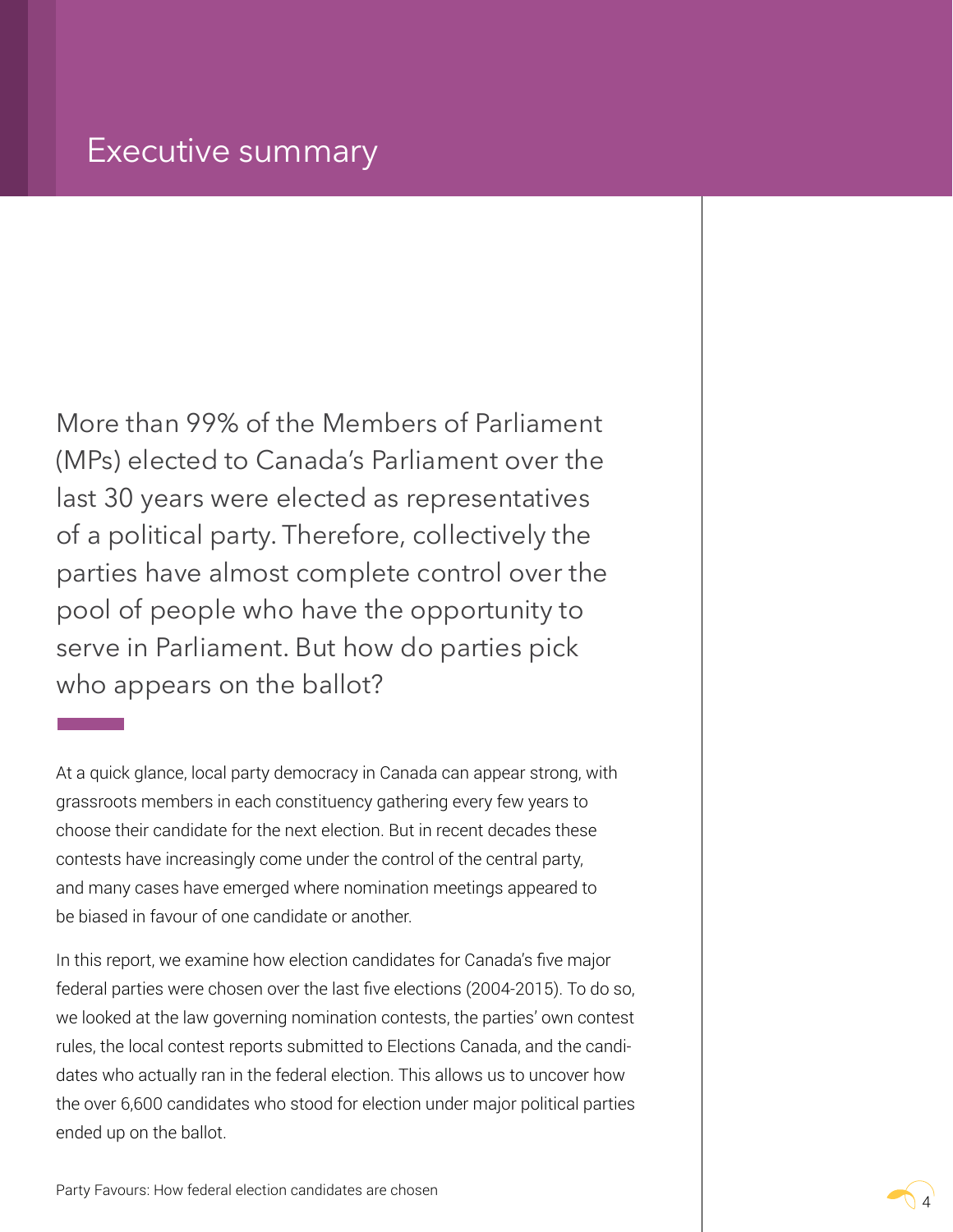#### **Key findings**

- Of the more than 6,600 federal candidates captured in the study, only 17% arrived there through a competitive nomination race.
	- → Parties directly appointed more than 2,700 election candidates with no nomination process at all.
	- $\rightarrow$  Over 70% of the 3,900 nomination contests held had just a single person running.
- Women who ran in nomination contests were just as likely to win as their male competitors —but made up just 28% of nomination contestants
	- Candidates directly appointed by parties were no more reflective of Canada's gender, ethnic, or Indigenous diversity than those chosen through nomination contests.
	- Contests were short, with half lasting just three weeks or less, and over 450 closing in five days or less.
	- Contests were unpredictable, with no standardized start or end dates.
		- The parties' rules for nomination contests allow the central parties to decide:
		- → when contests open and close.
		- $\rightarrow$  who can and can't run in a contest.
		- → whether an incumbent MP can stand again as a candidate without facing a contest.

 Contests lacked transparency—parties have no requirement to release information on how many votes were cast or how many contestants were prevented from running.

Parties play a vitally important role in Canadian democracy: they offer Canadians an entry point into the political process, combine diverse policy positions into unified platforms, and select candidates for elections. In the age of social media and 24-hour news cycles, it can be tempting for national parties to operate with little local input to ensure consistent messaging. And there are times, like snap elections, when parties may need to appoint candidates. But open, locally controlled nomination contests can strengthen parties by attracting new members, ensuring

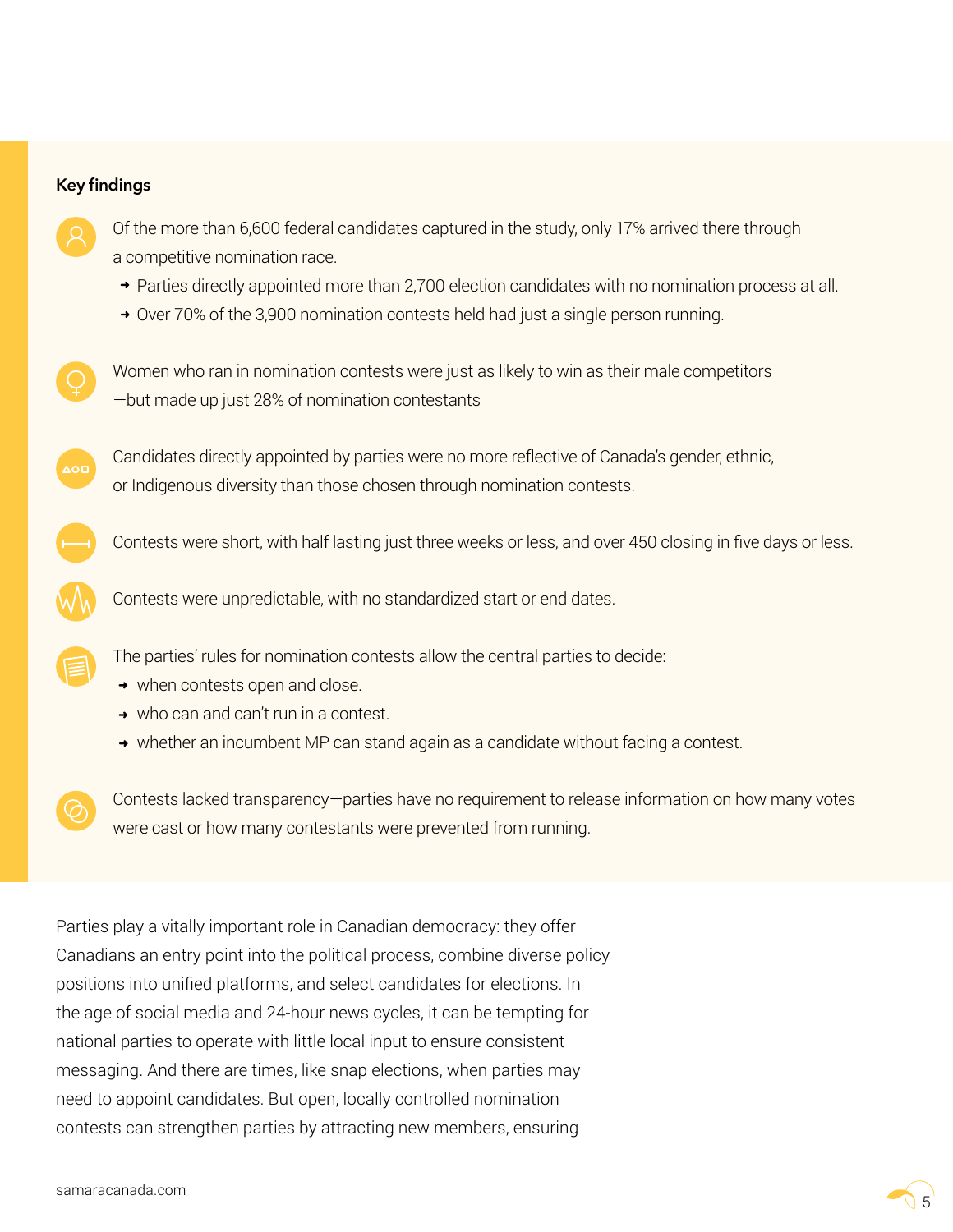candidates have local support, and increasing the public's confidence in the political system. In contrast, candidates who are appointed or chosen through highly restricted contests owe their position to the central party, potentially reducing their community focus.

### **So how can we improve the nomination process going forward?**

Political parties should:

- $\rightarrow$  Set standard opening and closing dates for nomination contests.
- $\rightarrow$  Hold contests whenever possible–even if a constituency has a sitting MP.
- Report how many members cast ballots in each contest and how many votes each contestant received.
- Reveal the total number of people they "vetted out" or prevented from running in each election cycle.
- → Ensure their candidate slate reflects the diversity of the country.

If parties don't adopt these changes voluntarily, Parliament should consider increased regulation over the nomination process.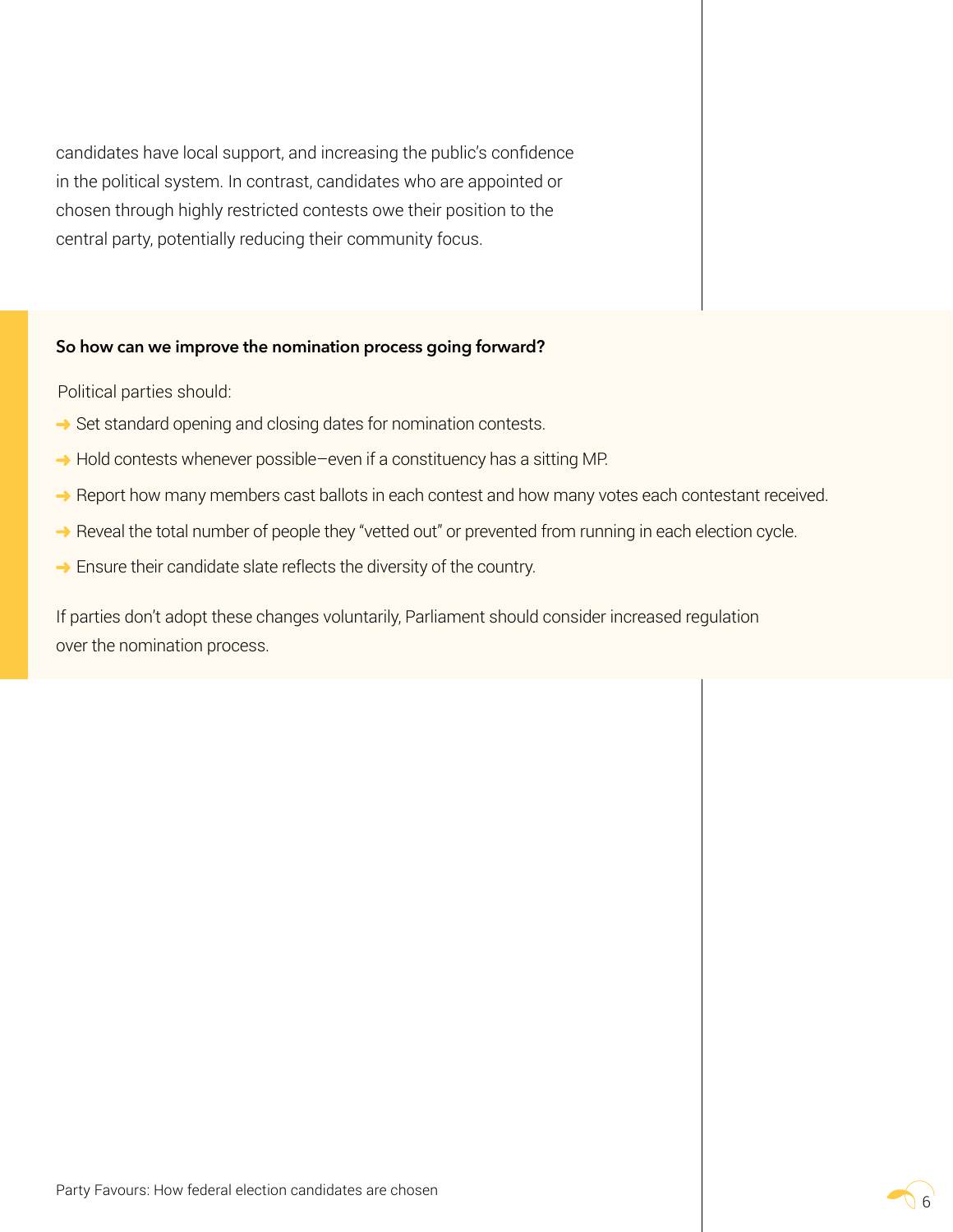# Introduction

# "A fake democracy."

"…the worst political experience of my life."

# "They try to interfere, get their person nominated, and then they wonder… why people don't care."

These are some of the ways former MPs have talked about their experience seeking their party's nomination in exit interviews conducted by the Samara Centre for Democracy over the last 12 years.

The nomination contest, when local members of a party come together to choose their candidate in the next election, is a domain of Canadian politics which most citizens will never see or participate in. But it's also a critically important democratic process—and the activity conducted by political parties that is most accessible to its grassroots members. Yet as demonstrated by the quotes above—which come from people who *won* their nomination—the nomination process is seen by many as a weak point in our democratic infrastructure. Worse still, many election candidates have no nomination contest at all and are simply chosen by the party directly.

### **How would you say you got here?**

It's hard to imagine how Canada's representative democracy would function without political parties. While parties are legally considered to be private institutions, they provide a public good by combining different policy ideas into platforms that citizens can choose between at elections. This allows voters across the country to know what kind of policies would likely be adopted if a particular party forms government.

Beyond their special role in linking citizens and government, political parties have a disproportionate effect on who gets elected to office. While any citizen can potentially put themselves forward to run for office, fewer than half of one percent of those elected to Parliament since 1993 won as independents, without being endorsed as a candidate representing a

# **74%**

of Canadians agree that political parties are necessary in a democratic society (**7%** disagree).

*Source: 2019 Samara Citizens' Survey*

7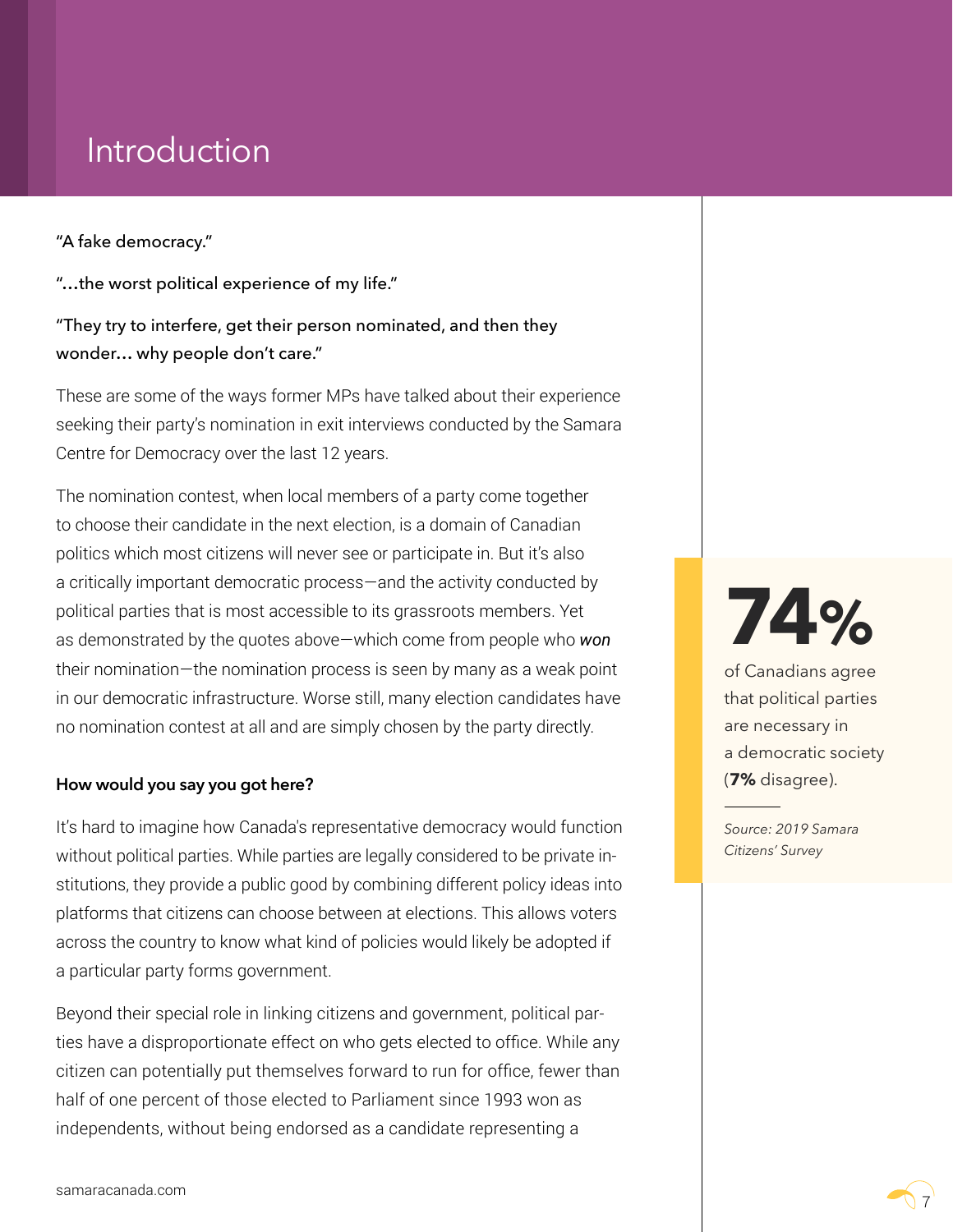certain party. Candidates' election signs, pamphlets, and advertisements all feature their party affiliation, and, since 1972, their party affiliation has been printed next to their name on the ballot.

The dominant impact of party affiliation<sup>1</sup> in shaping voter choices effectively gives parties control over the pool of people with the chance to serve as MPs. In fact, in ridings where one party consistently wins election after election, the process of selecting the party's candidate has more impact on who the MP will be than the election itself.

So a nomination is more than just a private undertaking, when members of a club come together to make a choice. It's a gateway to representative politics for citizens who want to serve. It's also one of the most opaque parts of our politics. It's time to shed some light.

# **Shedding light on nominations**

In *The Accidental Citizen*, the first report ever published by the Samara Centre, we described nominations as a "black box"—dimly understood even by some participants, totally opaque to the wider world.

In this report, we examine four concerns about the nominations process, namely that:

- $\rightarrow$  there are few competitive races;
- $\rightarrow$  the timing of nominations makes the system closed and vulnerable to manipulation;
- $\rightarrow$  nominations pose a particular barrier to entry for women; and
- $\rightarrow$  the central party holds the final word on who gets to represent a riding, through appointments and vetting, regardless of what local party members want.

In each case, we look at how the choices made by parties have implications for the transparency of our political system, the diversity of our representatives, the accountability of MPs to their local communities, and the strength of grassroots democracy in Canada. Based on our findings, we recommend best practices that parties could adopt to improve the way candidates are chosen. We also look at how candidate selection is shaped by the rules set out in the *Canada Elections Act*, and make suggestions for how it too can be improved.

# **A note on terminology:**

in this report we distinguish between election **candidates** who are chosen to represent a party in a general election, and nomination **contestants** who are competing for the right to become a party's candidate.



of Canadians trust political parties to do what's right.

*Source: 2019 Samara Citizens' Survey*

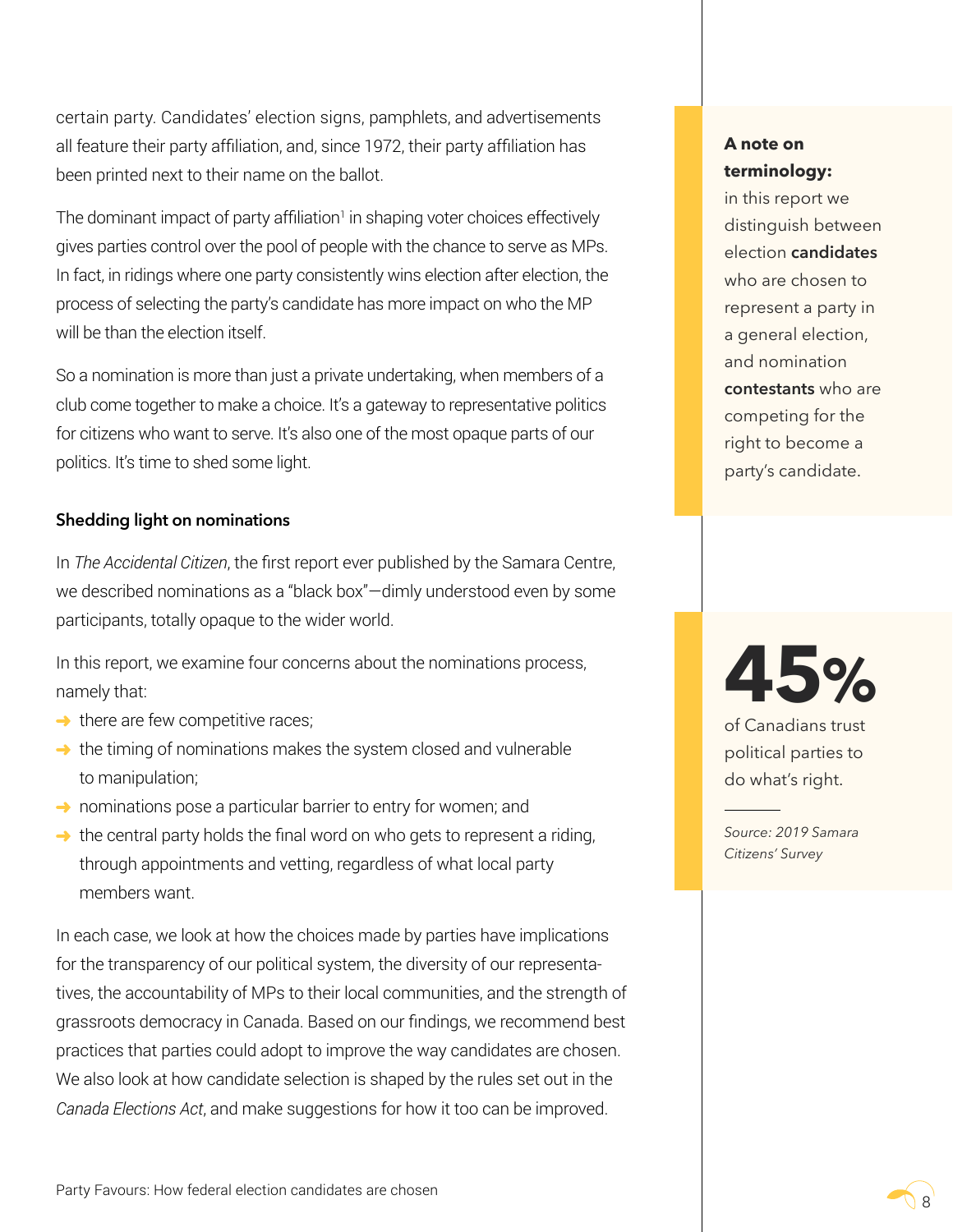We recognize that the vast majority of the work of nominating candidates and conducting election campaigns is performed by party volunteers. And the party itself has a responsibility to ensure that its candidates are representative of the core values and identity it has developed over time.

That is why our recommendations aim to improve candidate selection in the least burdensome way possible—while still clearing the bar for what Canadians would consider a fair, open, and meaningful democratic process, and ensuring that parties maintain a degree of control over their own affairs and can uphold their core beliefs.

#### **Data sources**

To explore the state of candidate selection in Canada, the Samara Centre compiled the nomination meeting reports filed with Elections Canada between 2003 and September 2015. This information was combined with existing datasets on federal election candidates and candidate ethnicity. We also added gender information based on the names of candidates and nomination contestants, with web searches employed in instances of uncertainty. Please see the full methodology on page 31 for further detail.

This combination of data sources allowed us to examine not just the party nomination processes, but also those election candidates who were appointed without a nomination. In all, we compiled data on the more than 6,600 candidates who ran for one of the five major parties in general elections from 2004 to 2015, nearly 4,000 of whom were chosen through nomination meetings. Additionally, we captured details on the nomination races themselves and the over 6,000 nomination contestants who took part.

Unfortunately, there are some questions we can't answer. Parties are notoriously tight-lipped about how they manage or direct local nomination contests. And the *Canada Elections Act* only requires parties to report three things for each nomination contest they hold: the dates it started and ended, the contestants' names, and who won. But this gives us a solid foundation and a basis for future research.

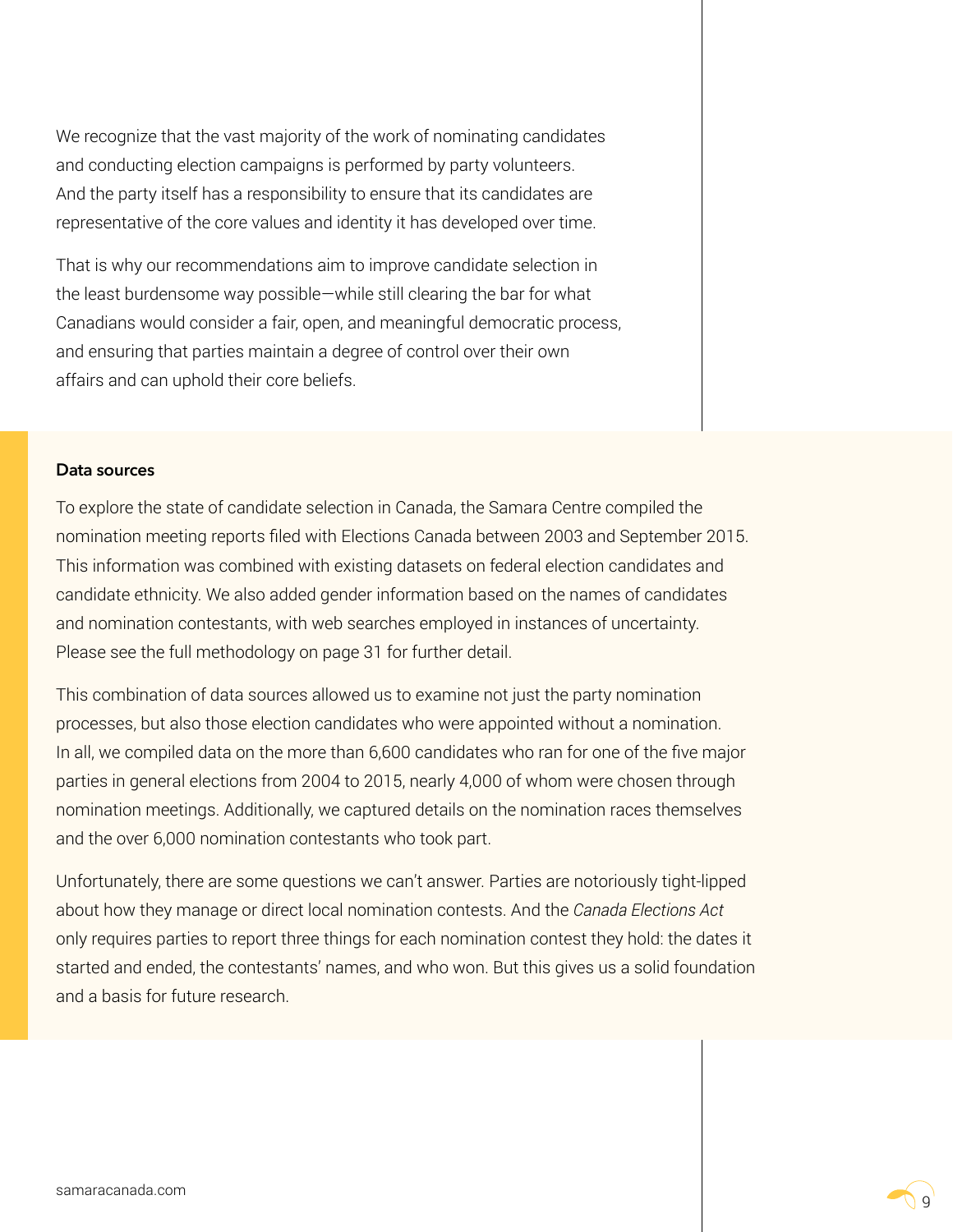# **Parties—can't live with them, can't live without them**

As private organizations, political parties have long insisted on their right to manage their own affairs. But how parties operate, and especially how they nominate their candidates, matters to the Canadian public for many reasons.

Party nominations determine the pool of people who can become MPs. If those processes are unfair or lack transparency, the quality of Canadian democracy is undermined. And indeed, research shows that citizens understand this relationship: transparent nomination processes can increase citizens' trust in the overall democratic system.<sup>2</sup>

How parties operate, and especially how they nominate their candidates, matters to the Canadian public for many reasons.

### **It's an honour just to be nominated**

The major Canadian parties have volunteer-run chapters in each constituency around the country. As elections approach, these chapters–called Electoral District Associations (EDAs)– hold nomination contests where local members vote to choose the party's candidate for their constituency. There are six steps in a nomination contest:

- **1. Opening of nominations:** the formal declaration that people interested in running can submit their nomination paperwork. Some parties also require a **call for nominations** to be sent to every local member informing them of the chance to run.
- **2. Candidate search:** to improve diversity, some parties require EDAs to identify and invite women and individuals from underrepresented backgrounds to run in the nomination contest.
- **3. Candidate vetting:** each national party screens would-be contestants before they can take part in a nomination contest. Individuals must disclose information on their professional and personal lives, their finances, their social media activities, and consent to a criminal record check. The screening is to ensure that parties do not select candidates with controversial pasts or those who are not committed to the party.
- **4. Closing of nominations:** if more than one contestant was approved by the vetting process, a date is set for the nomination vote.
- **5. Membership cut off:** only party members can vote in the nomination, and so a date is set after which new members will be unable to vote in the nomination.
- **6. Nomination meeting:** the big day itself, where party members finally cast their ballots and pick a candidate.

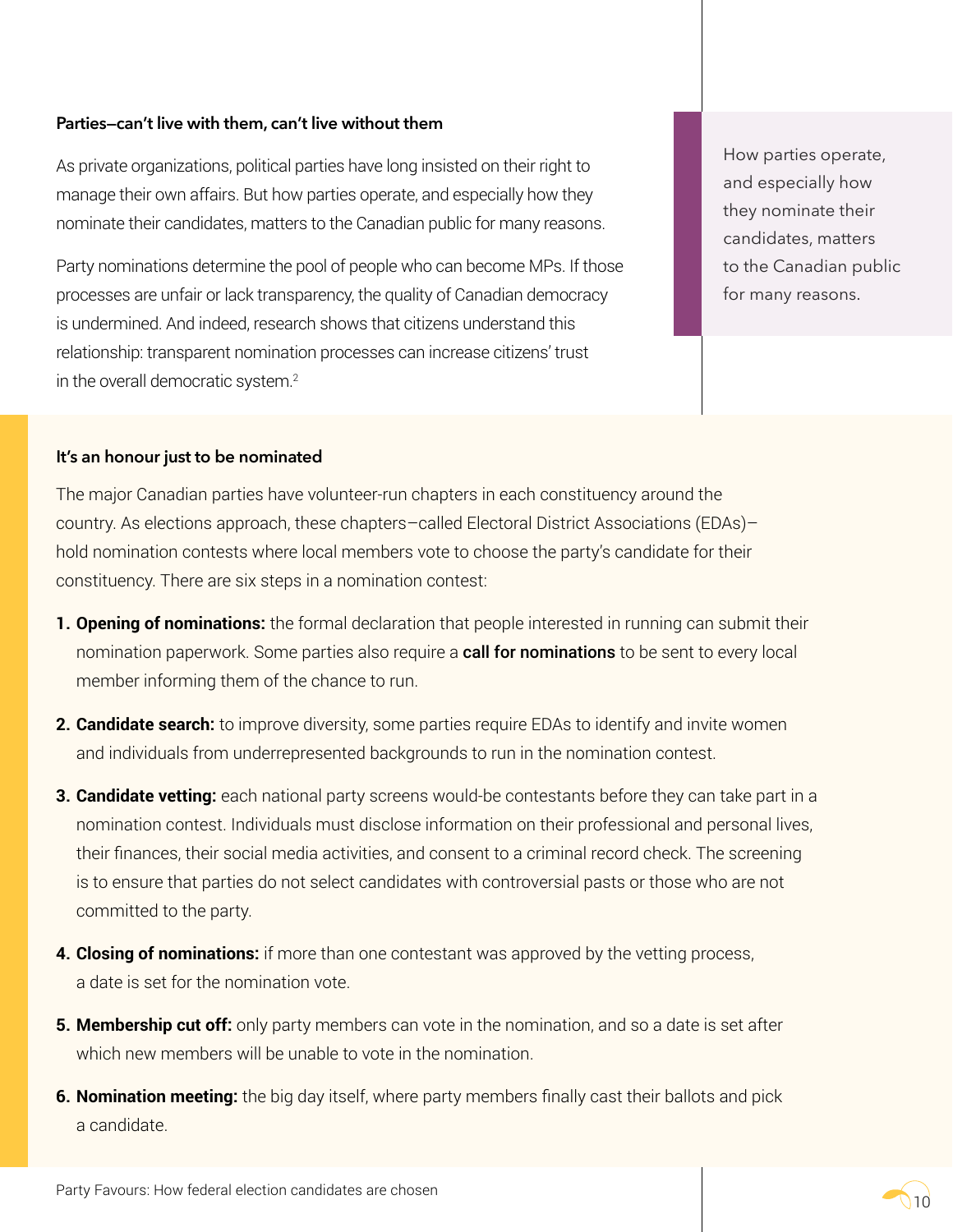Beyond just setting the stage for general elections, nominations are important for strengthening **engagement**, **accountability**, **legitimacy**, and **diversity** in our democratic system.

At their best, nominations are a highly accessible form of grassroots political engagement. Many members first join a party to support a particular nomination contestant.<sup>3</sup> Candidates chosen through inclusive, transparent nomination processes receive a mandate from members of their community, giving them more legitimacy to speak on its behalf. Such open nominations also give local party members an opportunity to evaluate the performance of their party's candidate from the last election—even if that person is a sitting MP—which is particularly important in ridings where one party dominates in election after election.4

When nominations are biased in one contestant's favour, the winner may owe favours to certain groups in a community, or to central party elites, while other community voices are excluded. Candidates directly appointed by their parties are also likely to beholden to its leadership.<sup>5</sup> At the same time, Parliament can only ever be as diverse as the pool of candidates that run for it. Nominations designed primarily for insiders, those already plugged into the party and political system, are a major obstacle to achieving a more diverse political class.

"You could run a fence post as a Conservative in this part of the world and they would win. So yes, it was a hardfought nomination." *– Former MP*

"It was terrible during the nomination though… I wouldn't even want to go there. I think I could start a lawsuit probably—I mean, it was incredible... It was because they wanted [a different candidate]. *– Former MP*

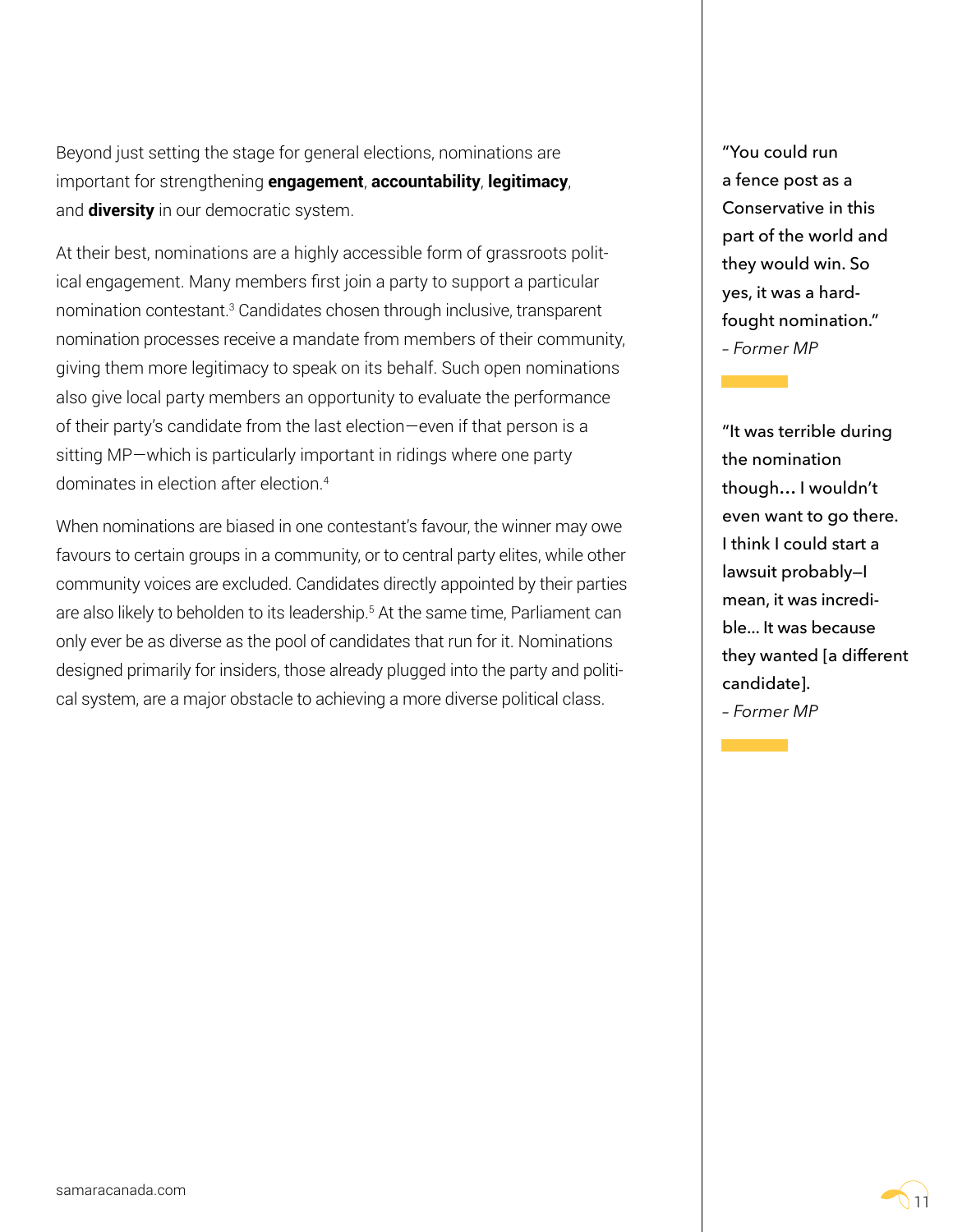# Finding 1: The sound of one contestant running?

Of the nearly 3,900 nomination races held by Canadian political parties between 2003 and 2015, over 70% had just a single contestant. There is no way to know whether this statistic reflects a true lack of competition, the manipulation of contests and screening of contestants to ensure a given result, or the energy and dominance of individual nomination contestants in each constituency dissuading would-be challengers. Regardless, this predominance of single contestant races means that, in most instances, nomination contests do not produce a substantially different result than if parties had simply appointed individuals directly onto the ballot.

There are some differences across parties. Unsurprisingly, the parties that typically win the most seats—the Liberals and Conservatives—attract more nomination contestants. Even then, in all the parties and election cycles captured in our data, only the 2006 Conservative Party managed to average two whole contestants per nomination contest.

There are different ways to explain this. Former MPs have described to us how they simply got organized early, signed up lots of new members, and essentially scared off any competition. In other cases, open knowledge that the party favours one candidate may be enough to discourage anyone else from running. And sometimes, there's just no interest in running to be a party candidate in a no-hope riding. But the dramatic lack of competition, which holds true across all parties, should be a worry—a suggestion of shallow democracy within some parties, or a failure of parties to perform the important function of recruiting talent into the political system, or a general disconnect with the broader engaged public.

"We didn't have any nomination, there was no local association… You go and have your paper, sign people, or whatever, you know?" *– Former MP*

"It was an absolutely open process, but people said, 'You want to do this? It's yours.'" *– Former MP*

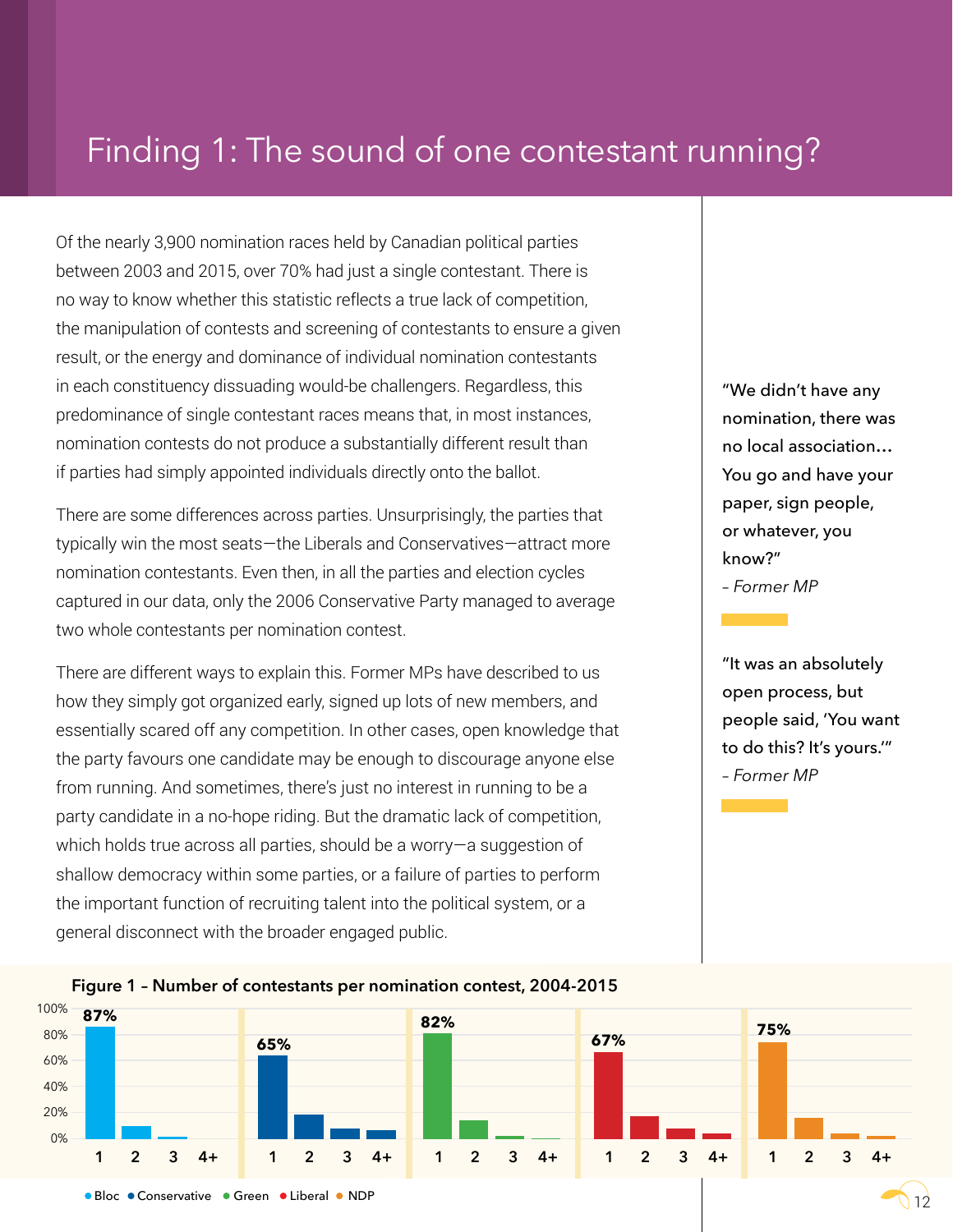## **Table 1 – Some nominations are not like the others**

Nominations are supposed to be exercises in grassroots democracy, but national party organizations set the rules governing how they are run. And Canadian law largely leaves parties alone to make their own rules. While some rules created by parties are designed to improve representation, for instance by requiring EDAs to look for women or visible minority contestants, others—like the power to choose when a nomination occurs—may help the party to favour one candidate over another. The table below reviews how the nomination process varies across the parties.

|                                                        | <b>Conservative</b><br>Green               |                                                                                      | <b>Liberal</b>                       | <b>NDP</b>                                                            |  |
|--------------------------------------------------------|--------------------------------------------|--------------------------------------------------------------------------------------|--------------------------------------|-----------------------------------------------------------------------|--|
| Who decides<br>when to open<br>nominations?            | National<br>Executive<br>Director          | Executive<br>Council                                                                 | N/A                                  | National Candidate<br>Nominations<br>Committee                        |  |
| <b>Call for</b><br>nominations sent<br>to all members? | Yes                                        | Yes                                                                                  | <b>No</b>                            | <b>No</b>                                                             |  |
| <b>Diversity search</b><br>committee<br>required?      | <b>No</b>                                  | Yes                                                                                  | Yes                                  | Yes                                                                   |  |
| <b>Decision to hold</b><br>nomination<br>meeting?      | <b>EDA</b> nominating<br>committee         | Executive<br>Council                                                                 | National<br>campaign<br>chair        | <b>National Candidate</b><br>Nominations<br>Committee                 |  |
| <b>Deadline for voter</b><br>sign-up?                  | 21 days<br>before vote                     | 30 days<br>before vote                                                               | 2-7 days before<br>notice of meeting | 30 days<br>before vote                                                |  |
| <b>Total contest</b><br>length                         | 42-54 days from<br>call for<br>nominations | Unspecified; at<br>least 23 days<br>from notice of<br>nominations<br>closing to vote | 14-28 days                           | Unspecified;<br>14-30 days from<br>close of<br>nominations<br>to vote |  |
| Final sign-off on<br>candidates                        | Leader                                     | Leader                                                                               | Leader                               | National<br>Director                                                  |  |
| <b>Nomination</b><br>application fee                   | \$1,000<br>refundable deposit              | None                                                                                 | \$1,500<br>non-refundable fee        | None                                                                  |  |
| Party spending<br>limit                                | No                                         | No                                                                                   | <b>No</b>                            | \$6,500                                                               |  |
| <b>Nomination rules</b><br>on party website?           | Yes                                        | <b>No</b>                                                                            | Yes                                  | <b>No</b>                                                             |  |
|                                                        |                                            |                                                                                      |                                      |                                                                       |  |

13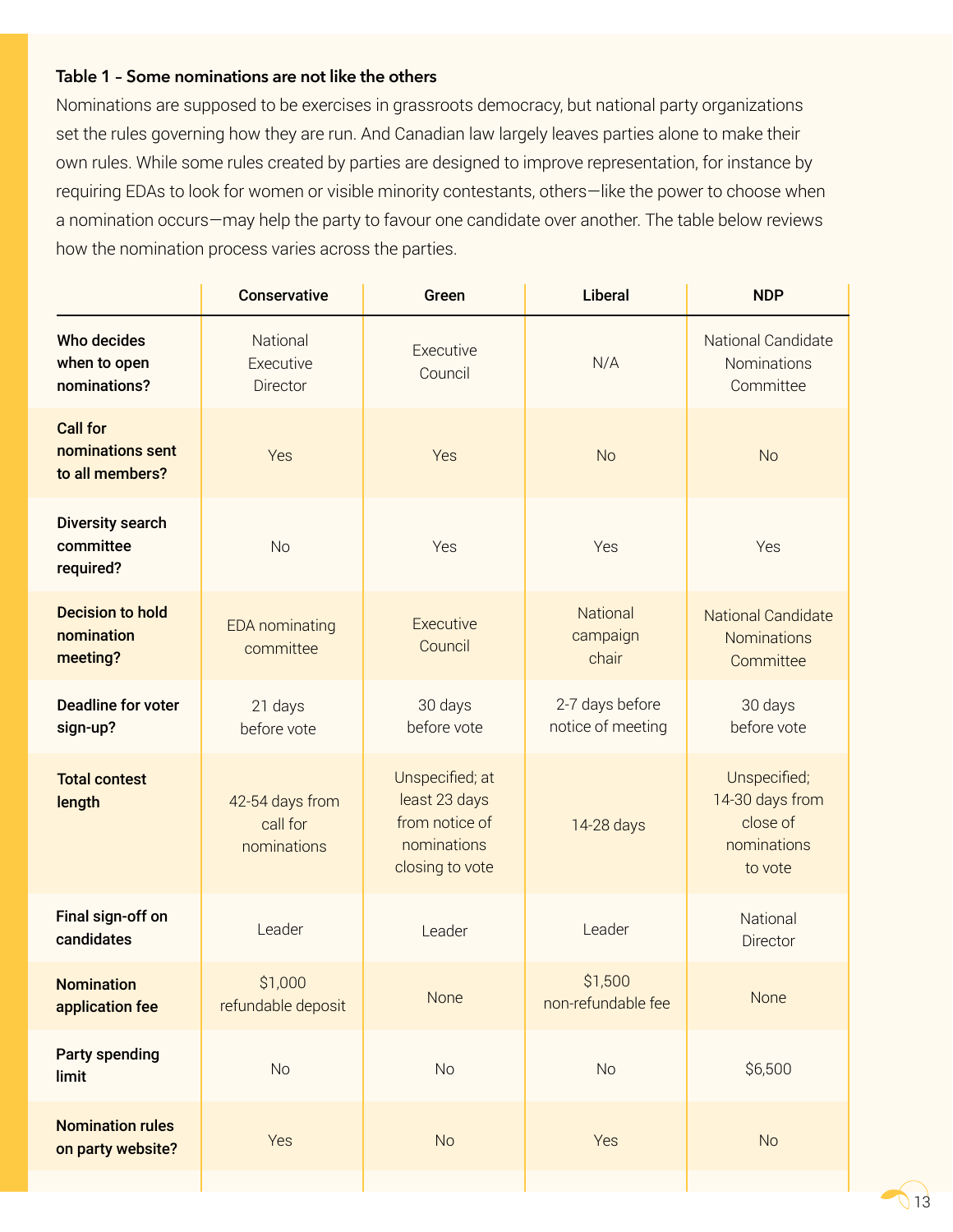# Finding 2: Don't blink or you'll miss it

Parties set their own rules for when nomination races take place, and how long they last. As seen in the table on the previous page, the national parties have some freedom about when to make those calls. The length of a race is important. Contestants want to sign up new party members who will support them. Those who are less known to the existing members, or lack support from the central party machine, may need more time to recruit supporters and get organized.

Short nomination periods are also less likely to see strong competition featuring contestants who aren't already plugged into the party, for the simple reason that they may not know a contest is happening until it's too late. This is especially true when parties aren't required to send a call for nominations to all local members telling them about the chance to apply. In fact, the Liberal Party's rules for candidate selection don't actually open applications for nominations the way the other parties do. Rather, potential contestants are just expected to apply to run in a given constituency—or to be asked to run by the local search committee. Once at least one applicant has received a "green light" from the national Liberal Party's vetting process, then the local EDA can apply to have a nomination meeting. After the meeting is called, no further contestants can apply.

Shorter nomination contests also have implications for campaign finance rules—they can reduce transparency and result in a less even playing field. Contestants who know when a nomination campaign is coming can spend money before it starts, and that money is not captured under Elections Canada spending limits.

"You have all this great theory on paper about searching for candidates, and 'we are never going to do what [the other parties] do in terms of appointing candidates'... but I think sometimes what we do is, we control the timing and… we can find ways to make it impossible for anyone to contest a nomination." *– Former MP*

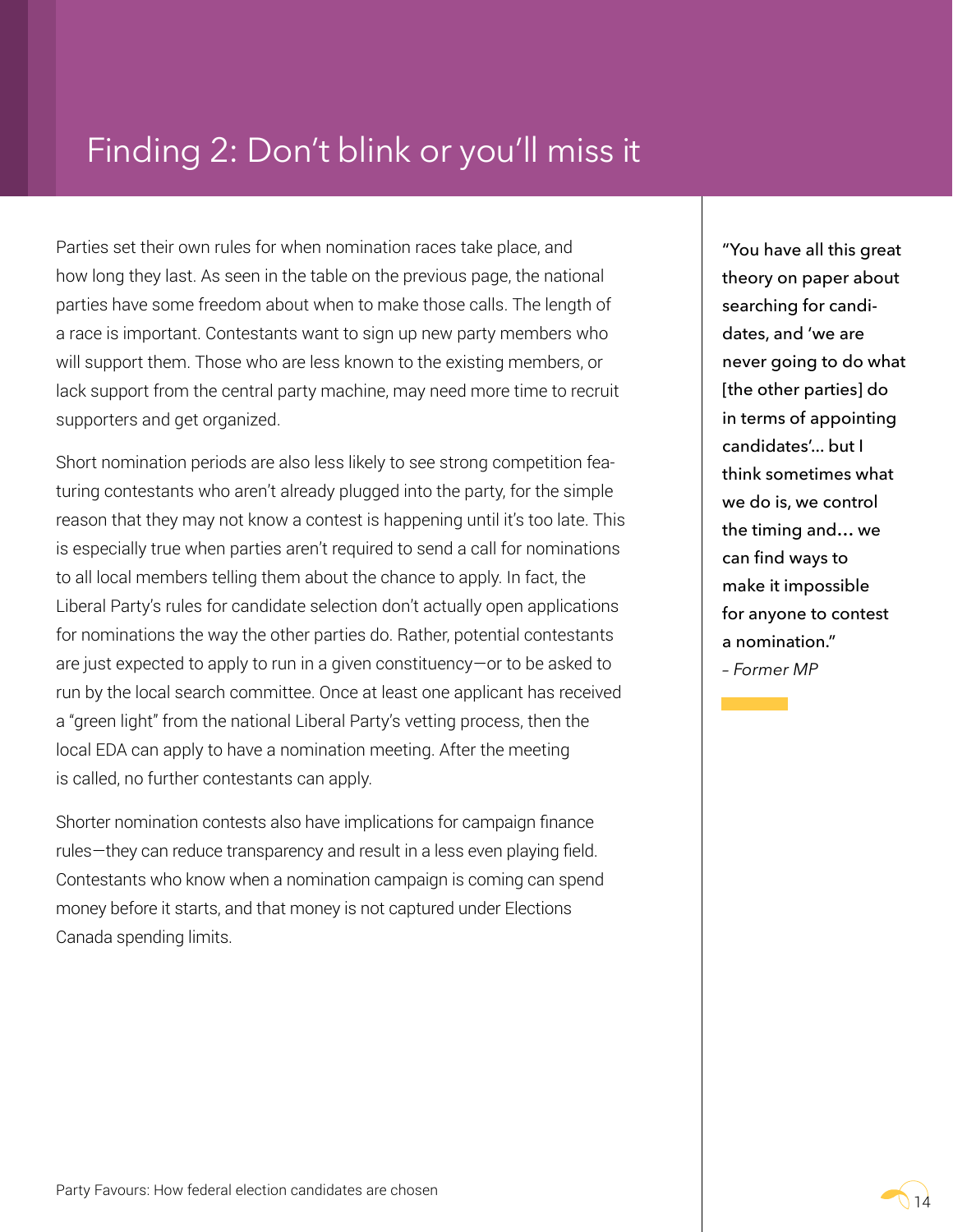

#### **Figure 2 – Average nomination contest duration in days**

It's hard to detect manipulation or interference, but the average number of days that contests were open gives a sense of how ad hoc and inaccessible contests can be. The data reveal that most nomination campaigns are short-half last just three weeks or less. More remarkably, during the period measured, there were 253 nominations that opened and closed on the same day. More than 450 closed in five days or less.

Figure 2 shows the average nomination contest duration for each party in each election cycle. What stands out most strongly is the massive jump in the average duration of nomination contests for both the Green Party and the NDP in the run-up to the 2015 election. These spikes appear to reflect a change in nomination strategy for both parties. Rather than opening nominations for a brief window or only after potential contestants were found, the parties opened their nomination contests and waited for contestants to arrive. Local Green and NDP EDAs then had to apply to the central party to close the nomination period and move to the vote. The parties also opened their 2015 nominations much earlier than in preceding years.

During the period measured, there were 253 nominations that opened and closed on the same day. More than 450 closed in five days or less.

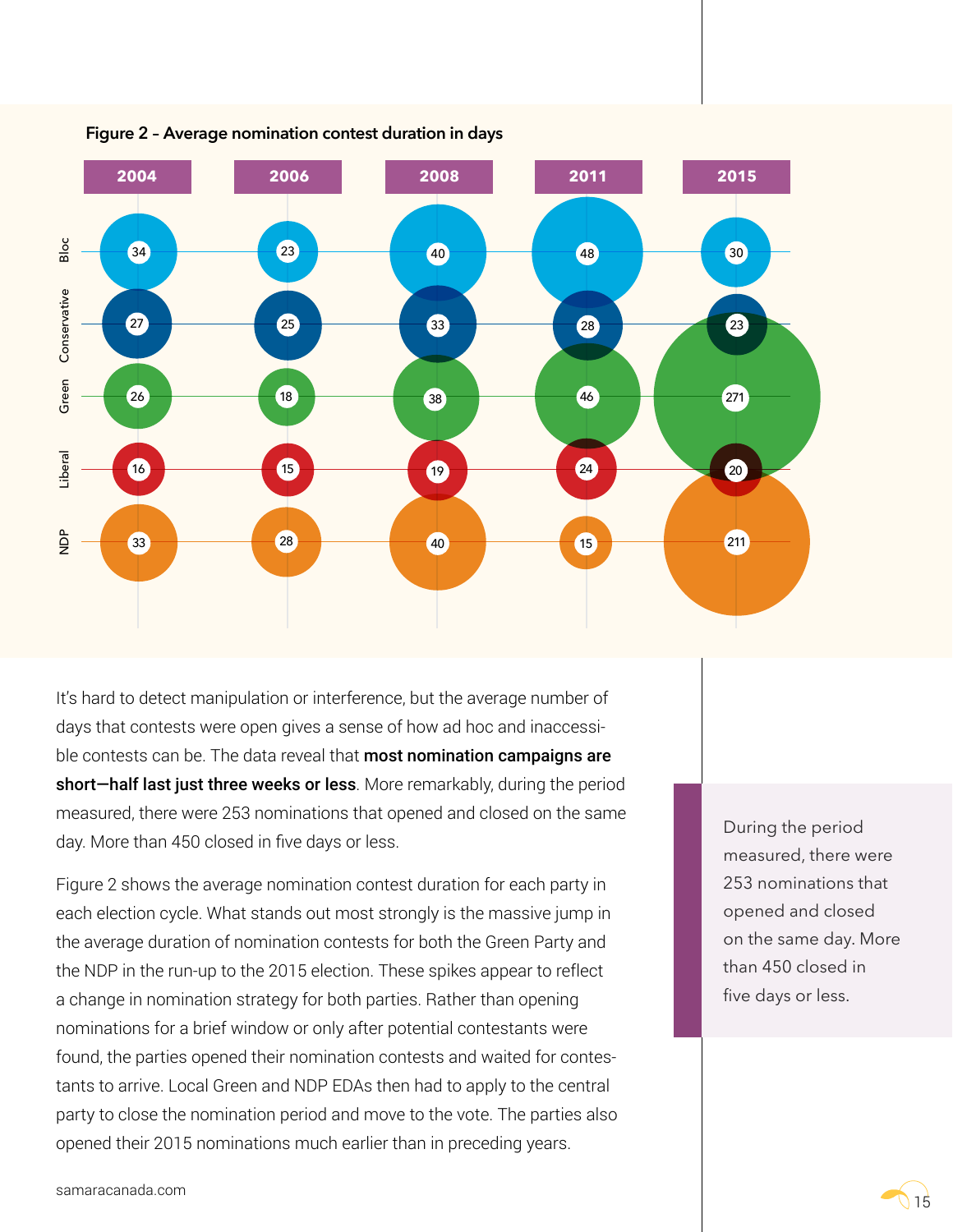Where short contests remain, they pose some clear problems. Any potential contestant without advance knowledge about such contests would be hard pressed to get organized, gather signatures from party members, and submit the required paperwork in such a short period–let alone sign up new members to support their nomination bid. The result is a process that can favour party insiders.

### **Bring Your Own Voters**

Only party members can vote in nomination contests. As a result, many nomination contests become competing membership drives, with each contender trying to sign up new members who are willing to vote for them. Such "instant members" can cause concern among long-time party members, who worry about the party being swamped with people who may not really share its values.6 Yet many party members indicate that they initially joined to support someone in a nomination and then stayed involved afterwards. As shown in Table 1, parties set a cut off date before each nomination after which new members won't be able to vote.

# **If you're reading this it's too late**

Thinking about how open and accessible nomination contests are to the public, another timing question arises: When do contests actually take place? And is there any predictability?

General elections are hard to miss. With some exceptions (like the defeat of a minority government), they occur in regular intervals. They're national in scope, receive massive media coverage, and culminate in a single election day—so in terms of timing, the knowledge barriers to participation are pretty low.

Nomination contests face a different reality. There is no "nomination season." Figure 3 illustrates this by showing the average number of days before a general election that nomination votes were held. It reveals wide variation from election to election, and party to party. In some cases, candidates were nominated, on average, nearly two years before election day—likely long before ordinary citizens are thinking about the next election. In other years, and in other parties, it was a matter of months.

# More than

**90%**

of Canadians are not currently members of federal or provincial political parties. Only **15%** of those Canadians would consider joining one of the major parties in the future.

*Source: 2019 Samara Citizens' Survey*

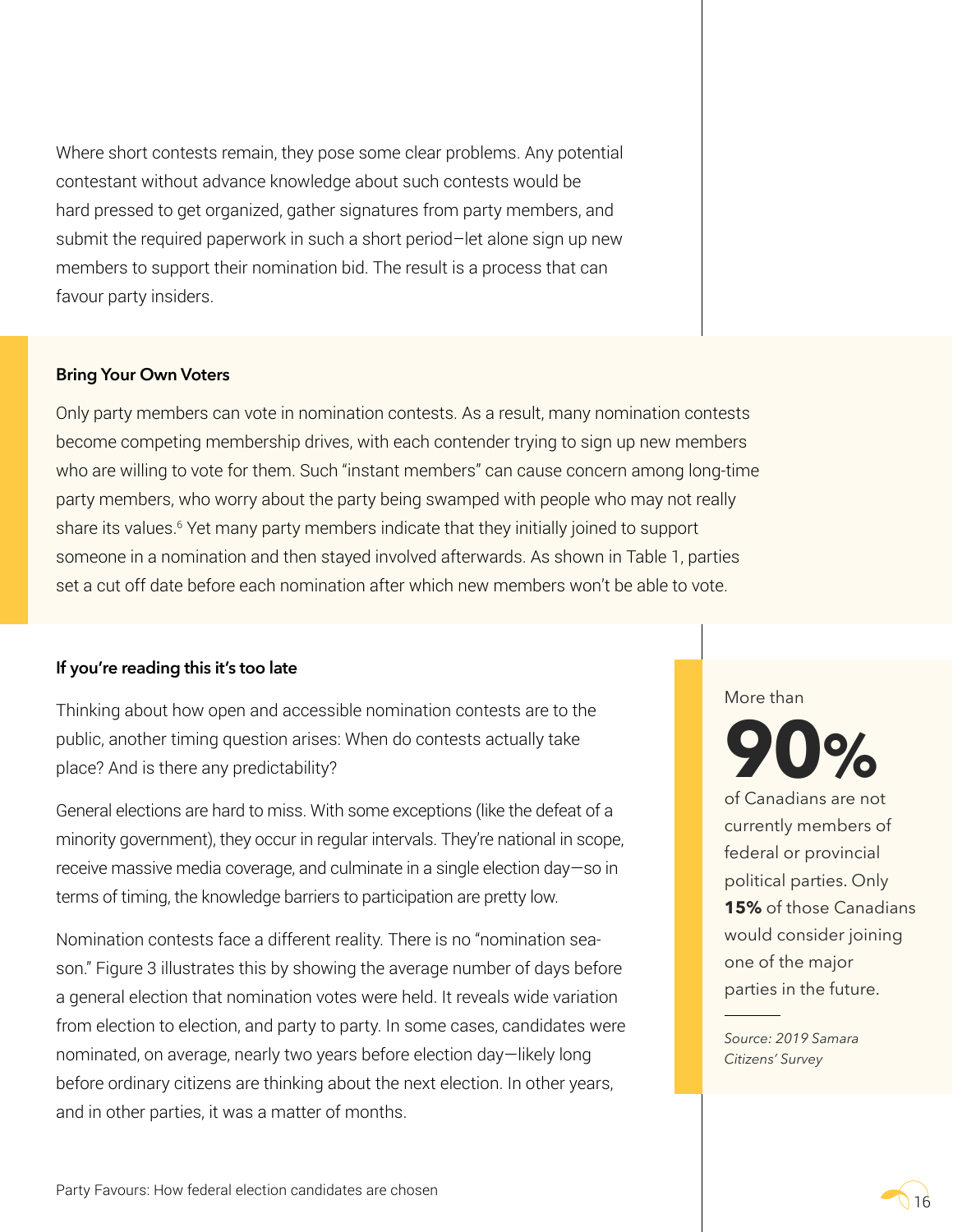The timing also varies tremendously from riding to riding, and local associations need the permission of the central party to either open nominations, set the nomination vote, or both.

Critics argue that this central control over nomination timing allows the party leadership to pick a time that benefits their favourite candidate—or hinders one they would rather avoid.<sup>7</sup> In particular, the timing of a nomination shapes the deadline for signing up new members. Some contestants might be caught off guard if the meeting happens before they can register their supporters. In some cases, the member deadline can even be applied *retroactively*, meaning that some individuals who joined a party to support a given candidate are told after the fact that they won't be able to vote.<sup>8</sup>

It's hard to say what an ideal moment for the nomination contest would be. But this randomness makes it very challenging for anyone not closely watching local party politics to become involved. Of course, nomination contests involve membership drives, and may involve visits to some local clubs or religious centres—but they reach far fewer people on the doorstep than election canvassers do. If these contests are solely for long-time members of a private club then it's not really a problem. But if they are meant to facilitate broader participation and bring new people into a party, timing is an obstacle that should not be overlooked.

Critics argue that this central control over nomination timing allows the party leadership to pick a time that benefits their favourite candidate—or hinders one they would rather avoid.



#### **Figure 3 – Average number of days before election day that nomination votes are held**

<sup>●</sup> NDP ● Liberal ● Green ● Conservative ● Bloc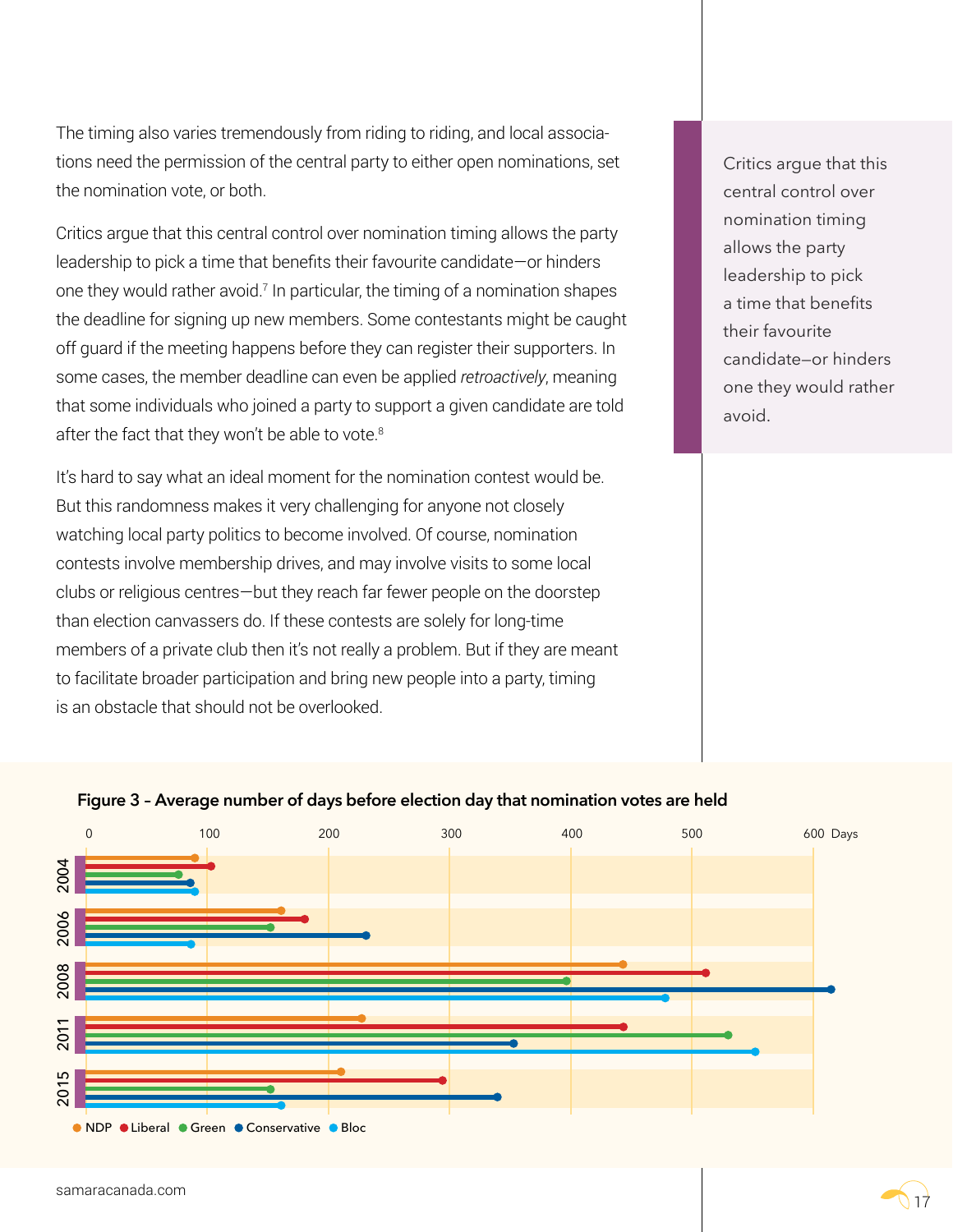# Finding 3: Not an equal opportunity

A study of more than 21,000 candidates since women first began running for the Canadian Parliament in 1921 shows that female election candidates receive just as many votes as their male counterparts.<sup>9</sup> This reality points to the nomination process as a leading reason why women remain so profoundly underrepresented in Canadian politics (women currently hold 27% of the seats in Parliament, and are underrepresented in every provincial and territorial legislature—ranging from 9% of seats in Nunavut to 42% in Quebec and British Columbia).

Unexpectedly, our analysis of nomination meetings over the last five election cycles finds that women are just as likely to win nomination contests as men. Yet our data also find that just 28% of nomination contestants are women—almost an exact match of the share of seats in Parliament that women hold.

While the numbers are universally low, there are pronounced differences across parties. The Conservative Party reports a surprisingly low proportion of women contestants, even relative to the others. The NDP leads, averaging 40% women contestants across all election cycles—so all parties have some distance to go to achieve gender parity.

Why then are women so underrepresented within nomination races? As described previously, the unpredictable and insider-friendly nature of the nomination process can pose a particular problem for anyone not already plugged into the system. For instance, our data show that the number of women running in a nomination contest increases with the length of the contest. Women may also be disproportionately affected by the cost of running in a nomination contest. Notably, the party with the highest proportion of women contestants—the NDP—does not require nomination contestants to pay either an application fee or deposit, has its own nomination contest spending limit beyond that imposed by the *Canada Elections Act*, and requires nomination contestants not to spend any funds until a contest is officially underway.

"Lots of things happened during that campaign that made it very frustrating and very hard for me to encourage any women to go into politics…. It's those men that seem to make you think that there's no place for women." *– Former MP*

# **Percentage of female nomination contestants, 2004-2015**

| <b>Average</b> | 28% |
|----------------|-----|
| <b>NDP</b>     | 40% |
| Liberal        | 29% |
| Green          | 29% |
| Conservative   | 16% |
| <b>Bloc</b>    | 27% |

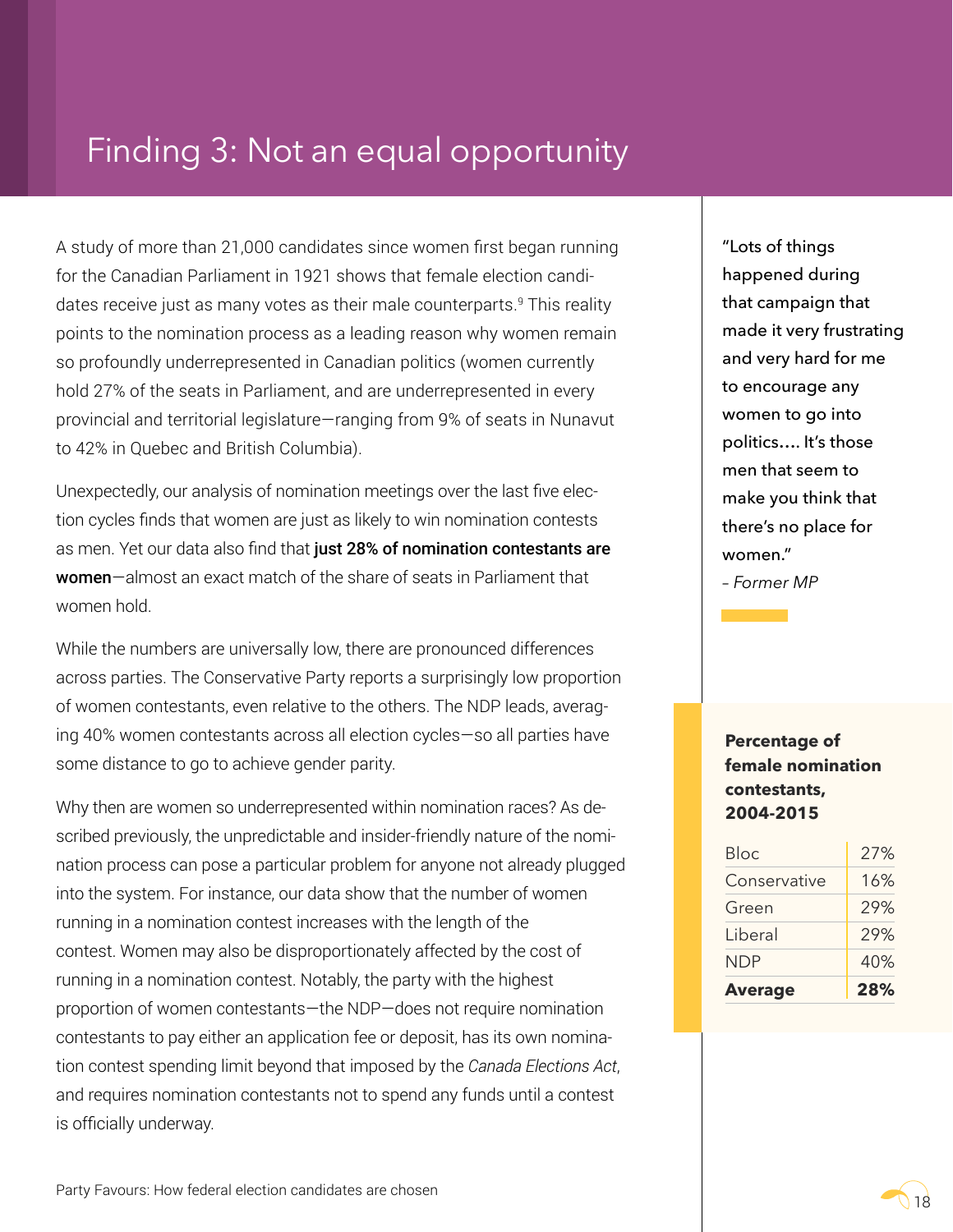

#### **Figure 4 – Percentage of female nomination contestants per electoral cycle**

It also appears that dedicated efforts to increase the number of women contestants can produce results, as the Greens, New Democrats, and Liberals all now require EDAs to prove that they have conducted a search for women contestants. More research is required, though, given that the proportion of women seeking Liberal nominations fell in both 2011 and 2015. Despite not requiring EDAs to search for women nominees, the Conservative Party is also reportedly on track to have 30% women candidates for the 2019 election—although it will be some time before we know whether this reflects an increase in the number of women seeking Conservative nominations, or just in the proportion of women who were nominated.<sup>10</sup>

A final point is that just nominating more women is not enough. Instead, care must be taken to break with the past trend of women being "sacrificial lambs" who are only appointed in areas where a party has less chance of winning.11

"It's not because of good will—it's key policy. You can't nominate a candidate until you seek out a woman… because the guys will always say, 'Oh, I'm ready!' Women you have to ask many times." *– Former MP*

19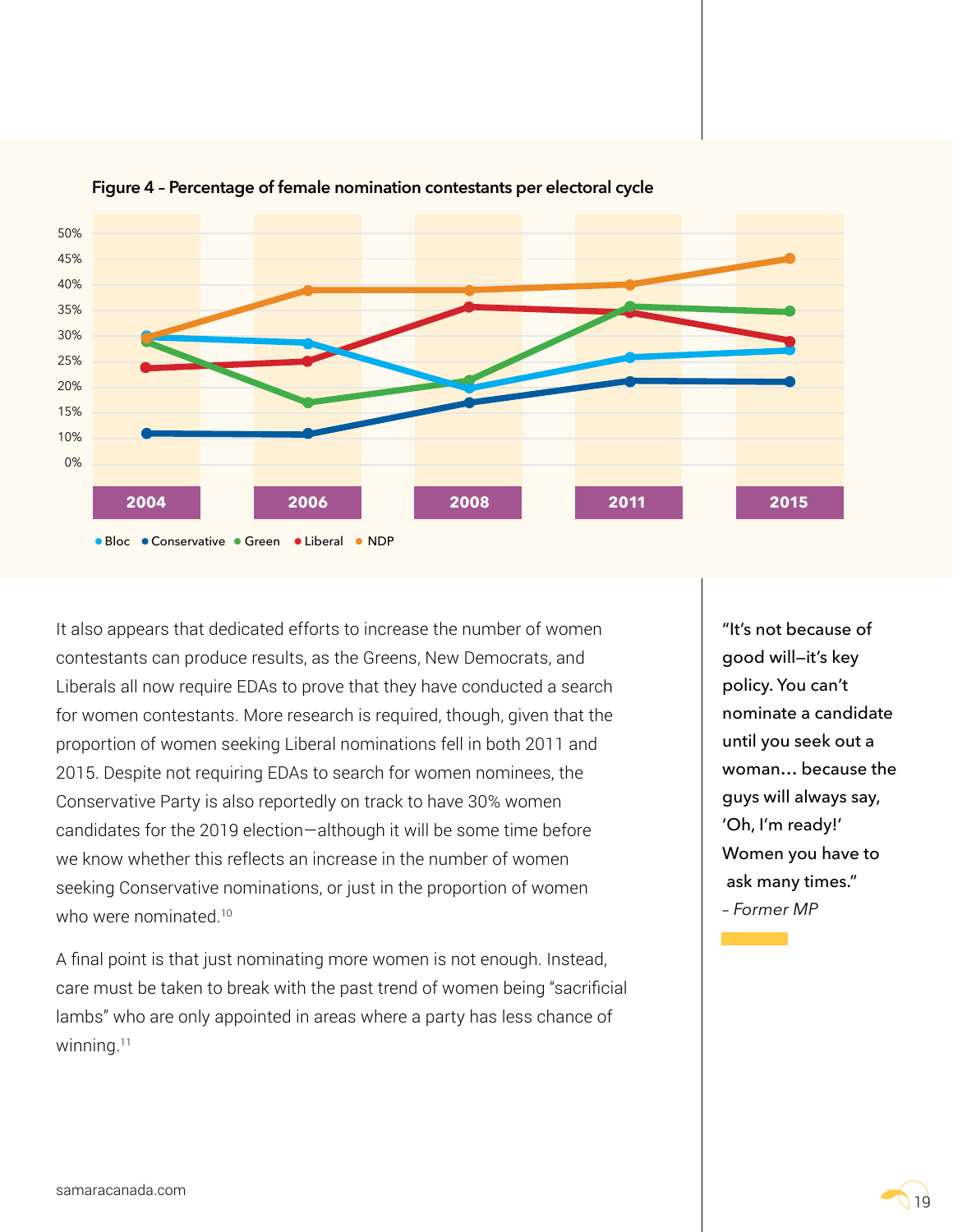# Finding 4: It's our party and we'll choose who we want to

The central party holds major leverage in the timing of nomination contests, or seeing to it that there's little competition. But parties can also exercise control in more direct ways, such as by vetting would-be contestants and appointing candidates without a nomination.

# **Figure 5 – Should the leader of a political party be allowed to overrule party members in selecting the candidates who will run in an election?**



*Percentages do not total 100% due to rounding. Source: 2019 Samara Citizen's Survey*

# **Candidate screening—it's not us, it's you**

Each party requires potential nomination contestants to go through a screening process to ensure that their values are consistent with those of the party, and that there is nothing in their past that would place them in a conflict of interest. Parties are also concerned that candidates with an embarrassing, controversial, or criminal history may hurt their competitiveness and provide a distraction during elections. Those risks are amplified in an era of social media, which makes it easier both to identify candidates' past statements or actions, and for them to go "viral" during an election campaign.

Screening processes are highly intrusive, with potential contestants required to provide details on their finances, family life, social media accounts, employment and immigration histories, and to submit to credit and criminal record checks. Parties also devote considerable resources to screening activities, with the Conservative Party currently assigning 2.5 staff persons to the task.<sup>12</sup> Despite this attention to detail, in many instances rejected contestants are not told why their applications were denied.<sup>13</sup> Parties also have no obligation to disclose any information on the vetting process to Elections Canada.

"So, the nomination process is when I actually really found out I was a Conservative because it's a pretty stringent nomination process. I mean, you have to be vetted by the Conservative Party of Canada and by the riding association." *– Former MP*

20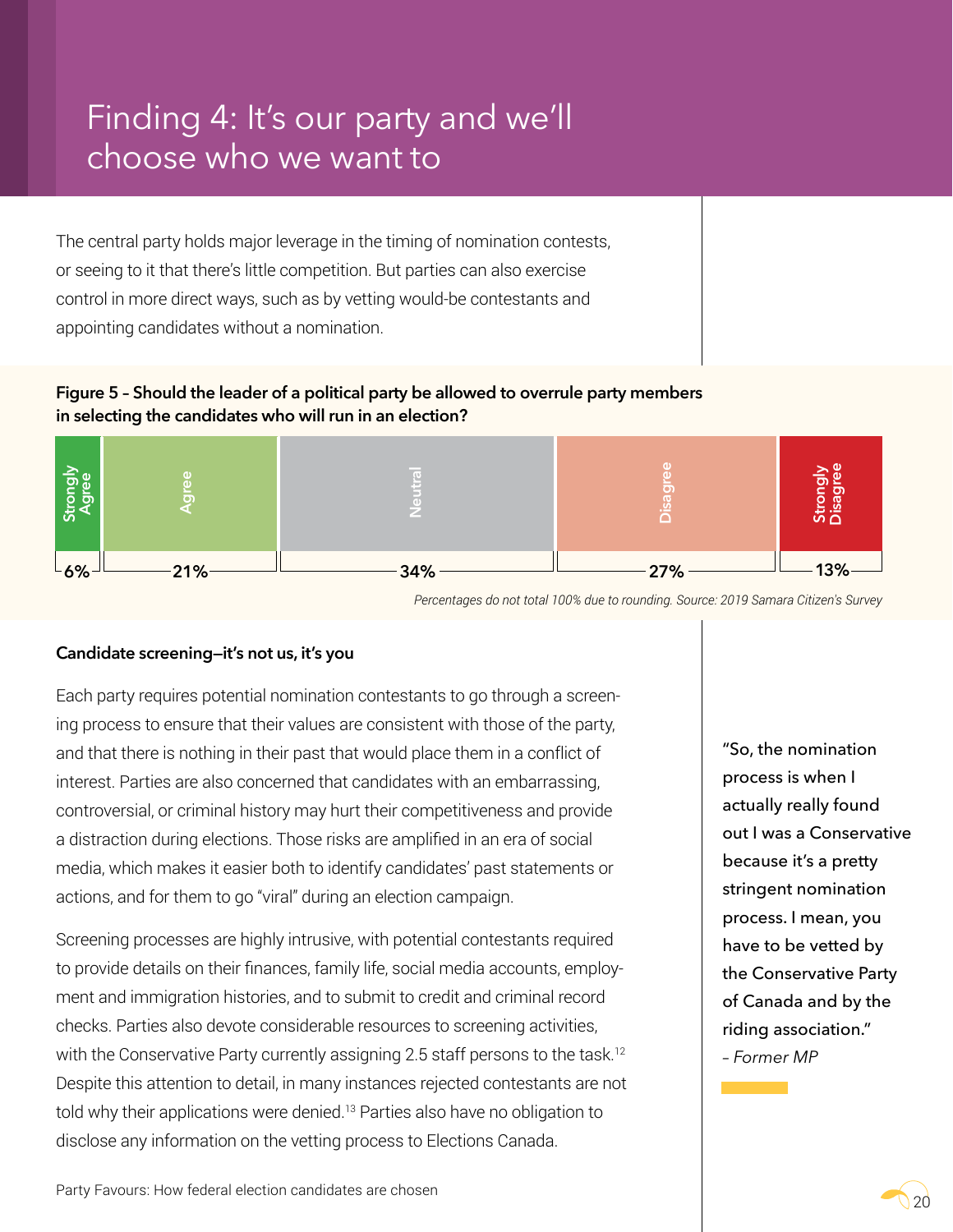To get a sense of the scope of vetting and the number of people affected, we asked the major parties to provide us with the number of contestants who they rejected during the run-up to the 2015 election. Only the Green Party replied to our request, indicating that they vetted out 7% of the applicants they received in 2015, and 5% of those received so far in the run up to the 2019 election.

It is understandable, and even desirable, that parties screen their nomination contestants. There can even be some democratic value in this; scholars who have studied the collapse of democracy around the world point to the important role parties play in keeping extremists out of the political system.<sup>14</sup> And it may be that parties only screen out such undesirable contestants people who could damage the health of our democratic politics if they were allowed to run. But we do not know, because the process is utterly opaque. This creates the conditions for suspicion and the erosion of confidence, and makes manipulation by the central party highly possible at that earliest stage in the process—before someone is even an official contestant.

### **Appointing a candidate**

Some of the candidates appearing on your ballot may not have gone through a nomination contest at all. Instead of being chosen by grassroots members, they were appointed by the party leadership.

It may be that parties only screen out such undesirable contestants... But we do not know, because the process is utterly opaque.





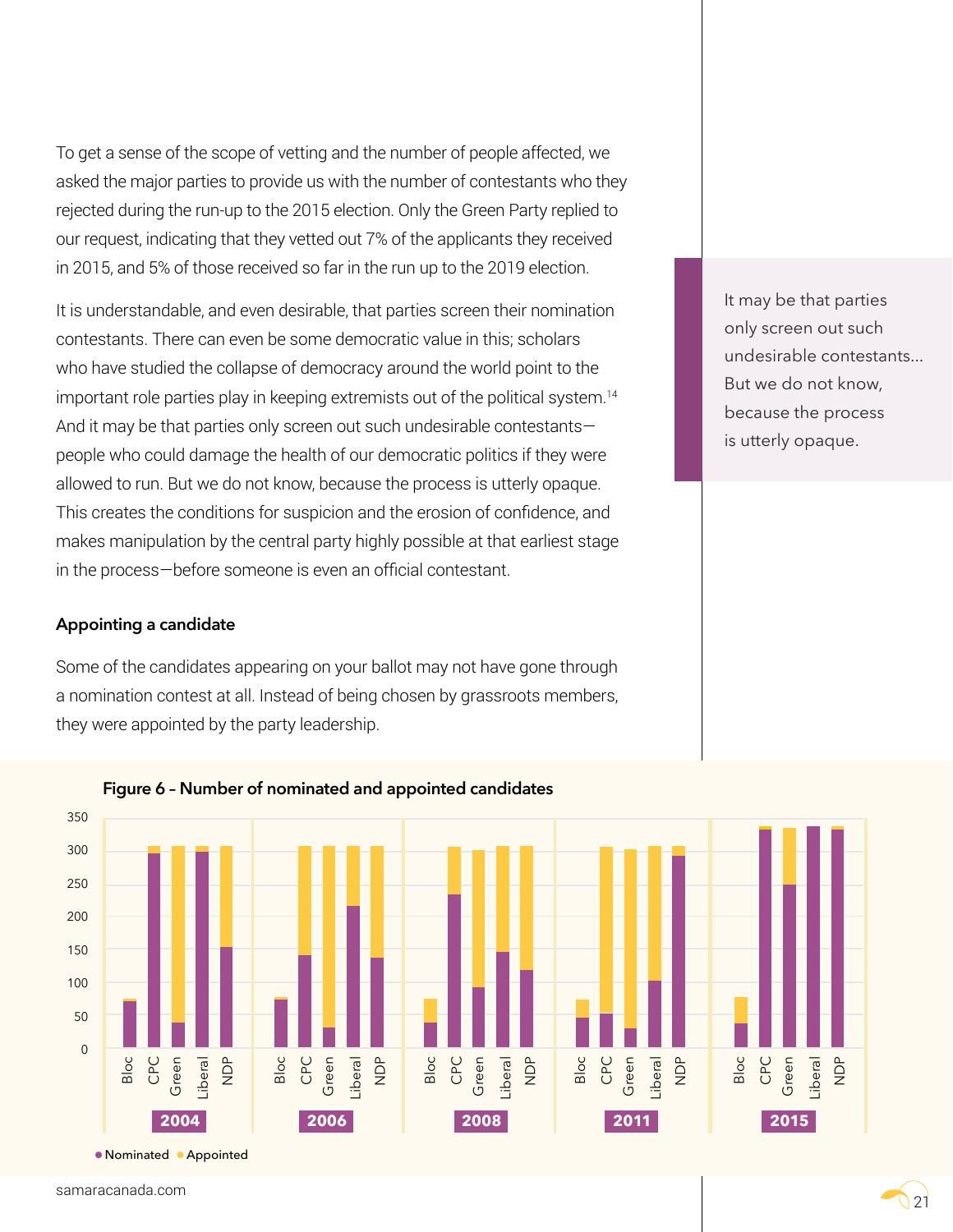Figure 6 presents the proportion of candidates that were nominated versus appointed for each party between 2004 and 2015.15 It shows that the proportion of election candidates chosen through nominations varies dramatically both between parties and over time. Surprisingly, there is no clear trend, with the proportion of nominated candidates largely falling from 2004 onward, only to shoot back up in 2015.

Why would a party simply skip the democratic process ordinarily required for picking a candidate? There are several reasons, including some legitimate ones:

- **→ Thin on the ground:** Parties may fail to organize a nomination meeting in a constituency because the number of party members in the community is so small as to make it impractical. Smaller parties may seek to nominate candidates in all ridings despite not having any real presence in many of those ridings.
- **→ Oh snap—an election!** Parties may decide to appoint candidates when elections occur unexpectedly. There tend to be more appointed candidates during minority Parliaments since the timing of elections is less predictable.
- **Making progress on diversity:** Parties may also use appointments to ensure more women and people from underrepresented communities end up in politics. Liberal Prime Minister Jean Chrétien used this approach in the 1990s, appointing several women to ridings where the Liberals were likely to win in order to guarantee more women in caucus.
- **"I was here first!"** Parties often avoid nomination contests to protect their incumbent MPs from facing any challengers. In other words, the MP is automatically able to remain a candidate.

### **Protecting incumbents**

Of the four reasons to appoint, protecting incumbents is the most controversial. On the one hand, MPs often argue that being protected as a candidate has benefits for the party and Parliament. They argue that:

- $\rightarrow$  their work as an MP means that they have less time to spend in their constituency to defend against a nomination challenge.16
- $\rightarrow$  nominations can divide party members in a constituency, making them less likely to work together for success at the next election.<sup>17</sup>

The proportion of election candidates chosen through nominations varies dramatically both between parties and over time.

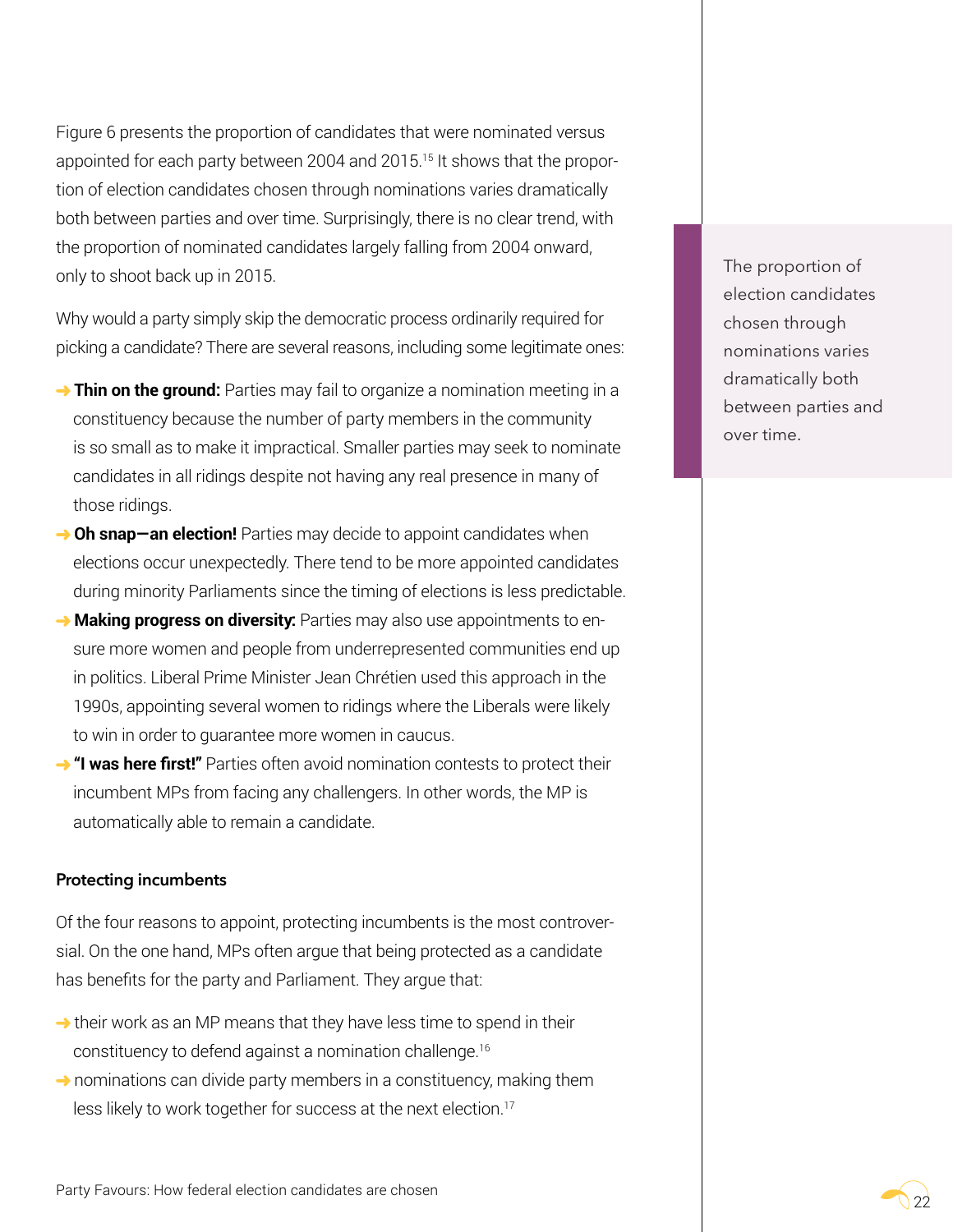→ Parliament can benefit from having experienced MPs who are re-elected multiple times because they provide a basis of knowledge and can mentor new members.

But there are serious drawbacks, too. If one party consistently wins in a riding, nomination meetings become one of the only mechanisms for **holding an MP to account**. In deeply uncompetitive ridings, the only way to unseat a controversial MP is a nomination challenge. And there is no shortage of such ridings: in the 2015 federal election, fully one-fifth of all ridings were won with a margin of victory of over 30 percentage points. If MPs are automatically reappointed as candidates, the community loses even that ability to hold them to account.

Protecting incumbents from nomination challenges can also reduce the turnover rate of MPs, helping to **preserve the current inequalities** in representation based on gender, ethnicity, indigeneity, or other factors. And MPs' arguments about their work making them vulnerable to nomination challenges deserves scrutiny as well. In reality, incumbency brings huge advantages, like media attention and local celebrity, a budget for local events, the ability to send mailings to constituents, and the financial freedom to campaign. With Parliament now sitting just one-third of the year, MPs have ample time in the riding.

| Party               | 2004        | 2006 | 2008        | 2011      | 2015 | 2019      |
|---------------------|-------------|------|-------------|-----------|------|-----------|
| <b>Conservative</b> | <b>None</b> | Full | None        | Threshold | None | Threshold |
| Green               | <b>None</b> | None | <b>None</b> | None      | None | None      |
| <b>Liberal</b>      | None        | Full | Full        | Earned    | None | Earned    |
| <b>NDP</b>          | <b>None</b> | None | <b>None</b> | None      | None | None      |

### **Table 3 – Protections for incumbents**

Protection against nomination can take several forms. Full protection occurs when parties simply reappoint their MPs as election candidates. Earned protection is when parties establish criteria that MPs must meet to avoid a competition, like maintaining an active EDA or hitting fundraising goals. Threshold protection happens when parties place tougher requirements on those challenging an incumbent MP than those seeking to run in an unheld riding.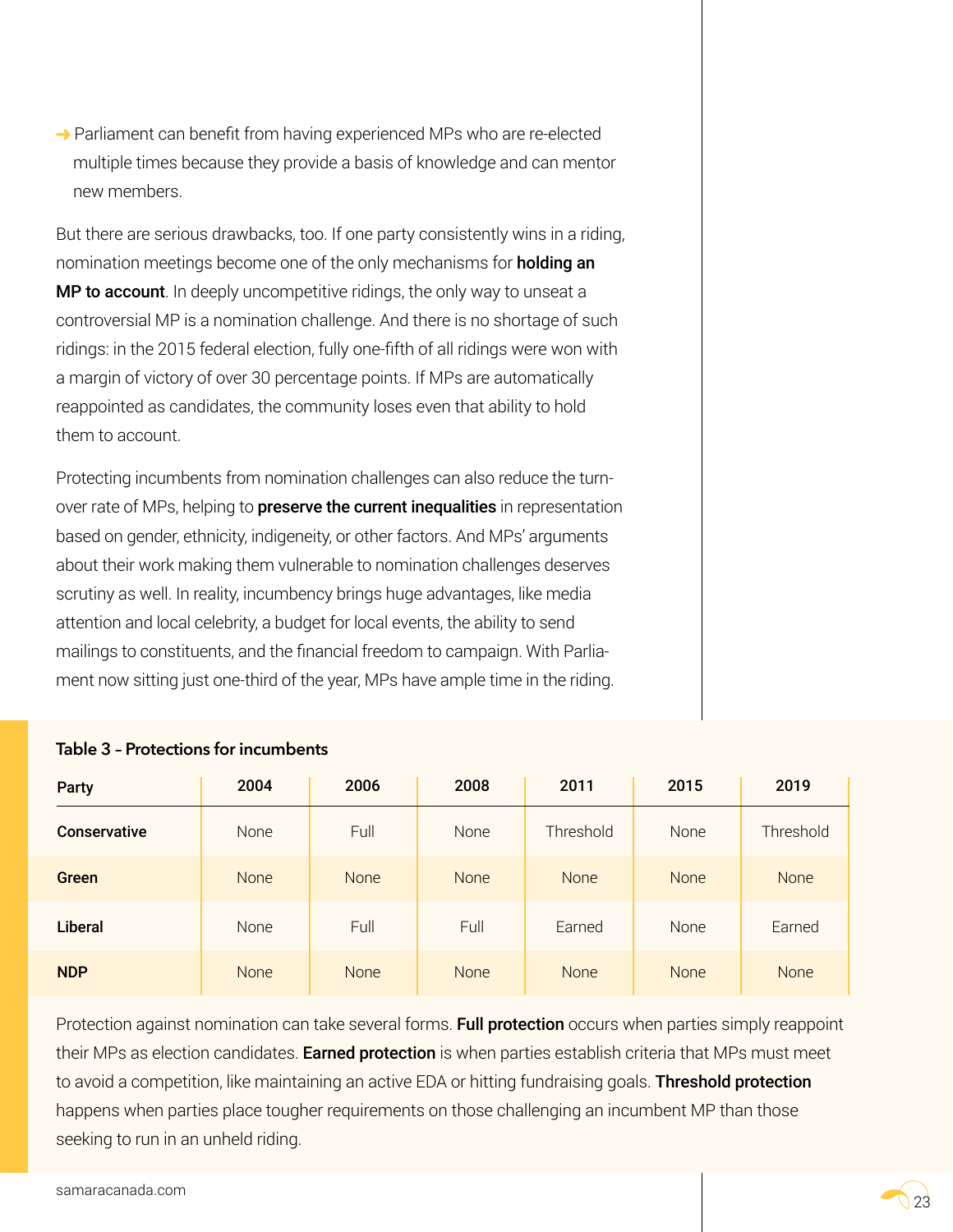The decision to protect incumbents varies between parties and over time (Table 3). The Greens and NDP incumbents receive no protection, and always face a nomination contest.<sup>18</sup> In contrast, the Conservative and Liberal parties have adopted different policies at different elections. Notably, the two elections where no party protected its incumbents–2004 and 2015– both took place after more seats were added to the House of Commons and constituency boundaries were redrawn.

### **Less democracy, better representation?**

Perhaps the most popular rationale for why parties should appoint rather than nominate is to correct the fact of underrepresentation for groups in Parliament. We've already seen how few women become nomination contestants. So is it true that appointees have pushed party slates in a more representative direction?

| Party               | Female           |           | <b>Visible minority</b> |           | Indigenous       |                  |
|---------------------|------------------|-----------|-------------------------|-----------|------------------|------------------|
|                     | <b>Nominated</b> | Appointed | <b>Nominated</b>        | Appointed | <b>Nominated</b> | <b>Appointed</b> |
| <b>Bloc</b>         | 27.0%            | 31.5%     | 8.1%                    | 6.5%      | $0\%$            | $0\%$            |
| <b>Conservative</b> | 15.6%            | 20.7%     | 12.2%                   | 7.5%      | 0.5%             | 0.2%             |
| Green               | 33.2%            | 29.2%     | 7.0%                    | 5.4%      | 1.6%             | 0.8%             |
| <b>Liberal</b>      | 28.5%            | 31.7%     | 11.6%                   | 10.1%     | 1.9%             | 0.9%             |
| <b>NDP</b>          | 38.9%            | 32.8%     | 10.2%                   | 11.2%     | 2.9%             | $0\%$            |
| <b>Average</b>      | 28.2%            | 28.9%     | 10.6%                   | 7.8%      | 1.6%             | 0.5%             |

# **Table 4 – Candidate diversity by method of selection, 2004-2015**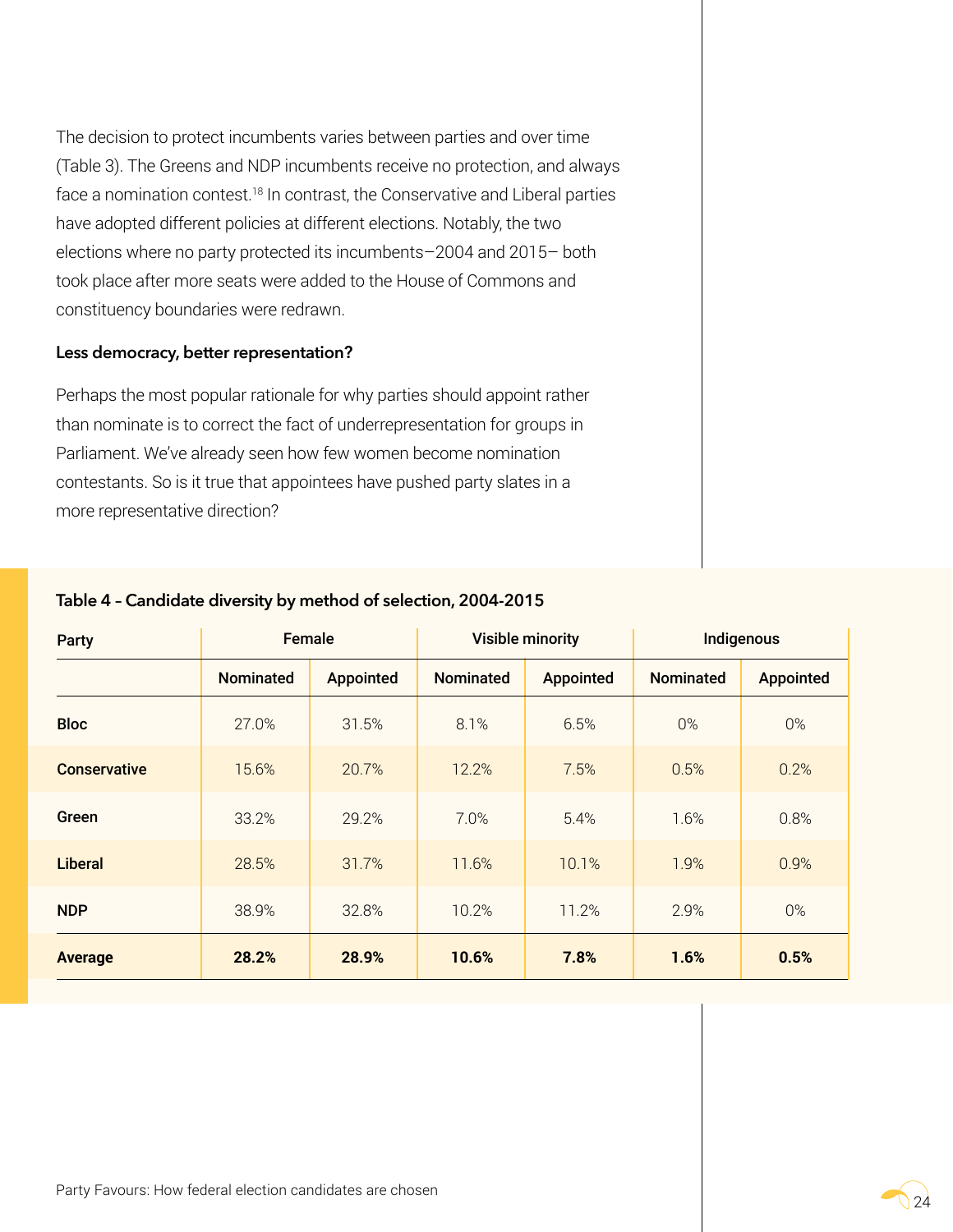Table 4 compares the proportion of female, visible minority, and Indigenous candidates selected through nomination meetings and those appointed directly by their parties. The data suggest that while appointed candidates were very slightly more likely to be women overall, this trend masks important variations between parties. Since 2004, the candidates appointed directly by the Conservative Party were significantly more likely to be women than those chosen through its nomination contests, while the reverse was true for the NDP. This suggests that some parties may rely on appointed candidates to make up for shortcomings in their efforts to achieve gender parity through nominations.

Unlike the variation seen with regards to gender, all appointed candidates were less likely to be from a visible minority or Indigenous background than those chosen through nominations. This reality casts strong doubt on the argument that parties have used appointments to promote diversity. Instead, holding nominations may actually increase the diversity of the candidates presented to citizens at election time. According to census data, visible minorities and Indigenous people respectively accounted for 13.4% and 4.3% of the Canadian population in 2001. By 2016, these figures had risen to 22.3% and 4.9%.

Appointed candidates were less likely to be from a visible minority or Indigenous background than those chosen through nominations.

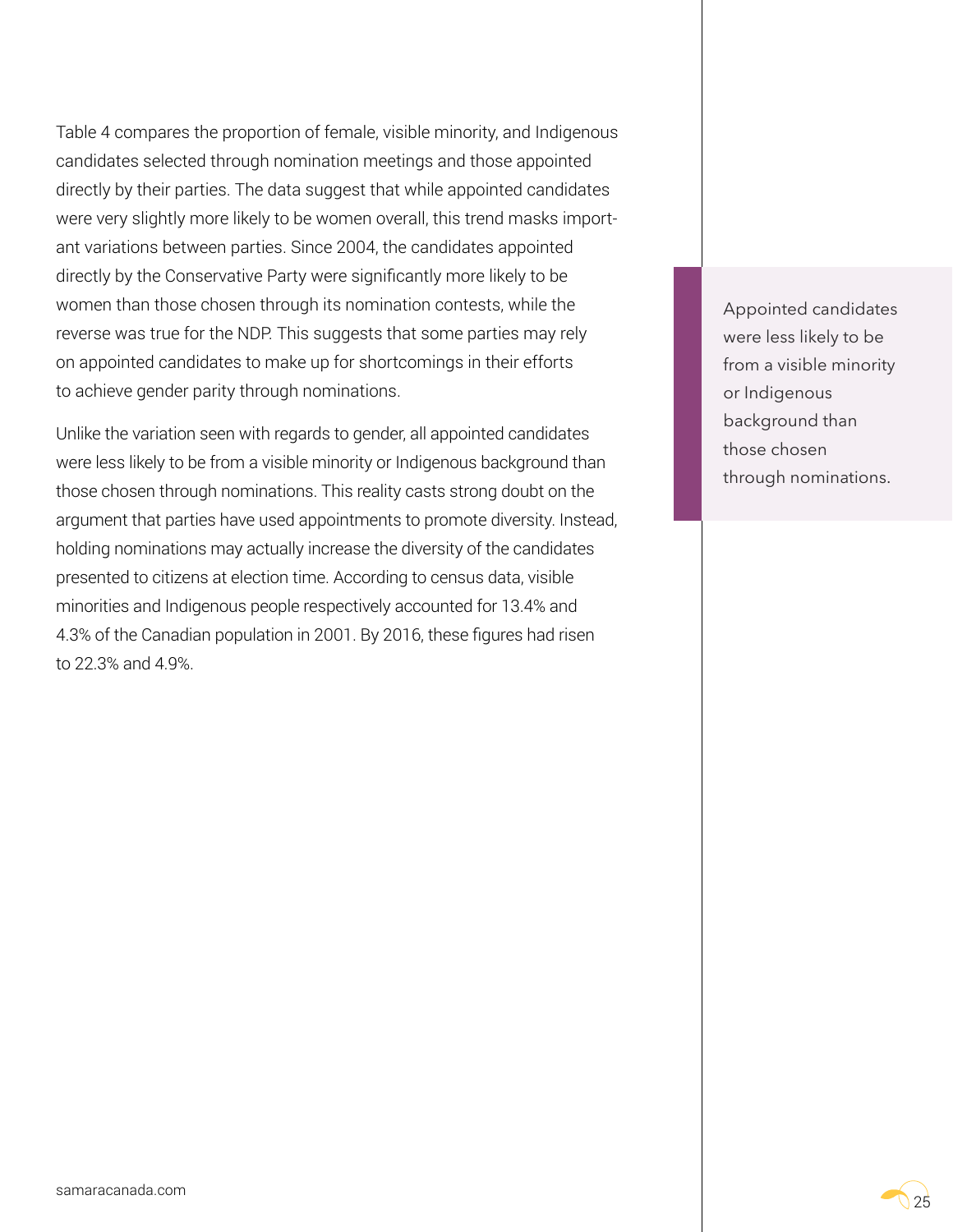# Conclusion and recommendations

In Canada's 338 parliamentary constituencies, individual MPs are the link between voters and government. While parties are essential to the operation of Canada's democracy, their MPs should be more than just ambassadors for their party brands; they should know the interests of their constituencies and be willing to defend them. And the best way to choose a community champion is through a fairly run and competitive nomination contest organized by each party's local EDA.

Nomination contests in Canada are not living up to their potential as opportunities for grassroots democracy. While the situation improved in the 2015 election, a worrying proportion of election candidates over the past 15 years were chosen with no nomination contest at all. When nominations are held, far too many have just a single candidate. A disturbing number also happen too quickly for contestants to seriously engage with party members, or take place so far in advance of the election that most people wouldn't be thinking of choosing a candidate. The unpredictable timing and short duration of many nomination campaigns generally favours those who are already well connected within parties, while discouraging those on the outside. And more work is also needed to improve participation by women, who remain underrepresented among nomination contestants and even among those election candidates directly appointed by parties.

Conscientious voters who want to reward those parties who take the time to hold meaningful nominations are also out of luck. Canadians lack access to even basic information on nomination contests, like how many people voted in each meeting. Two of the major parties also do not post their nomination rules online, creating a further barrier to transparency.

Parties have work to do—and there's a role for Elections Canada to play, too.

Nomination contests in Canada are not living up to their potential as opportunities for grassroots democracy.

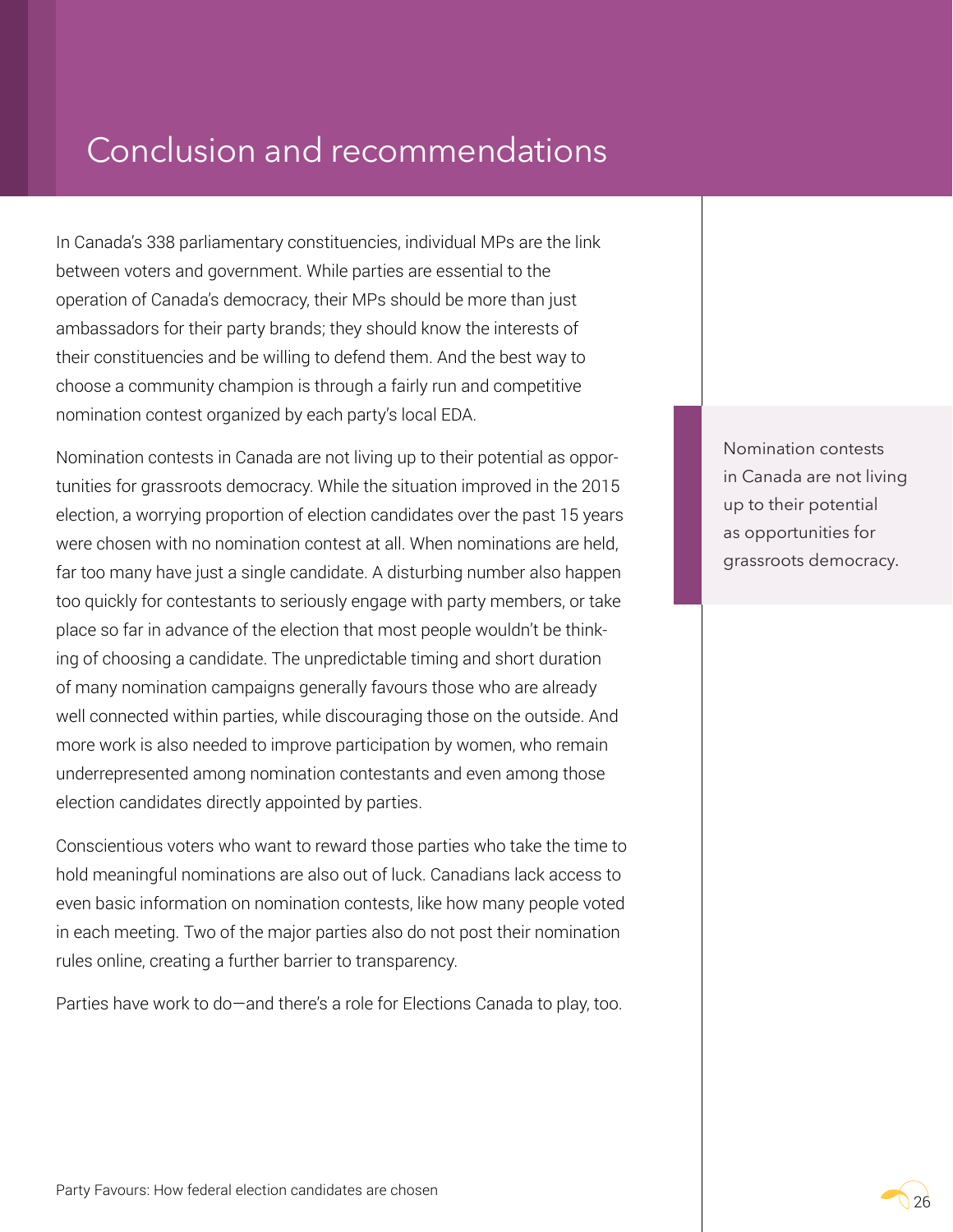#### **Party best practices**

We often hear from party officials that parties themselves are best positioned to determine how their nomination processes are run. Ideally, parties would compete with one another to offer the strongest value proposition to citizens, providing fair and open opportunities to choose the name that will appear on the ballot, or to seek to be that name. More transparency may help to stimulate just such a race to the top—but it is on parties to demonstrate serious interest in reform. In response to some of the issues identified in this report, we propose the following best practices.

Parties should:

- $\checkmark$  To the greatest extent possible, have nominations operate on fixed dates prior to a general election, rather than starting nominations at different times in different ridings. Doing so could raise the profile of nomination contests, facilitate greater public engagement, and remove the potential for nomination races to be timed to favour particular contestants.
- $\checkmark$  Issue a call for nominations to all party members who live in a given constituency prior to holding any nomination contest. This call for nominations should provide a reasonable period of time to allow potential contestants to submit their nomination papers for consideration.
- $\sqrt{\ }$  Permit nomination challenges against sitting MPs. Doing so both increases MPs' accountability to their communities, and can improve the rate at which Parliament becomes more diverse and representative.
- $\checkmark$  Set the same requirements for people running in a nomination against an incumbent MP as for people seeking to run in unheld ridings.
- $\sqrt{\ }$  Remove fees for applying to become a contestant, or at minimum move to refundable compliance deposits (which would be repaid at the end of contest for contestants who stay within the rules). The costs that some parties impose on nomination contestants can be a barrier to ensuring that all citizens can take part in the political process, especially those from disadvantaged groups.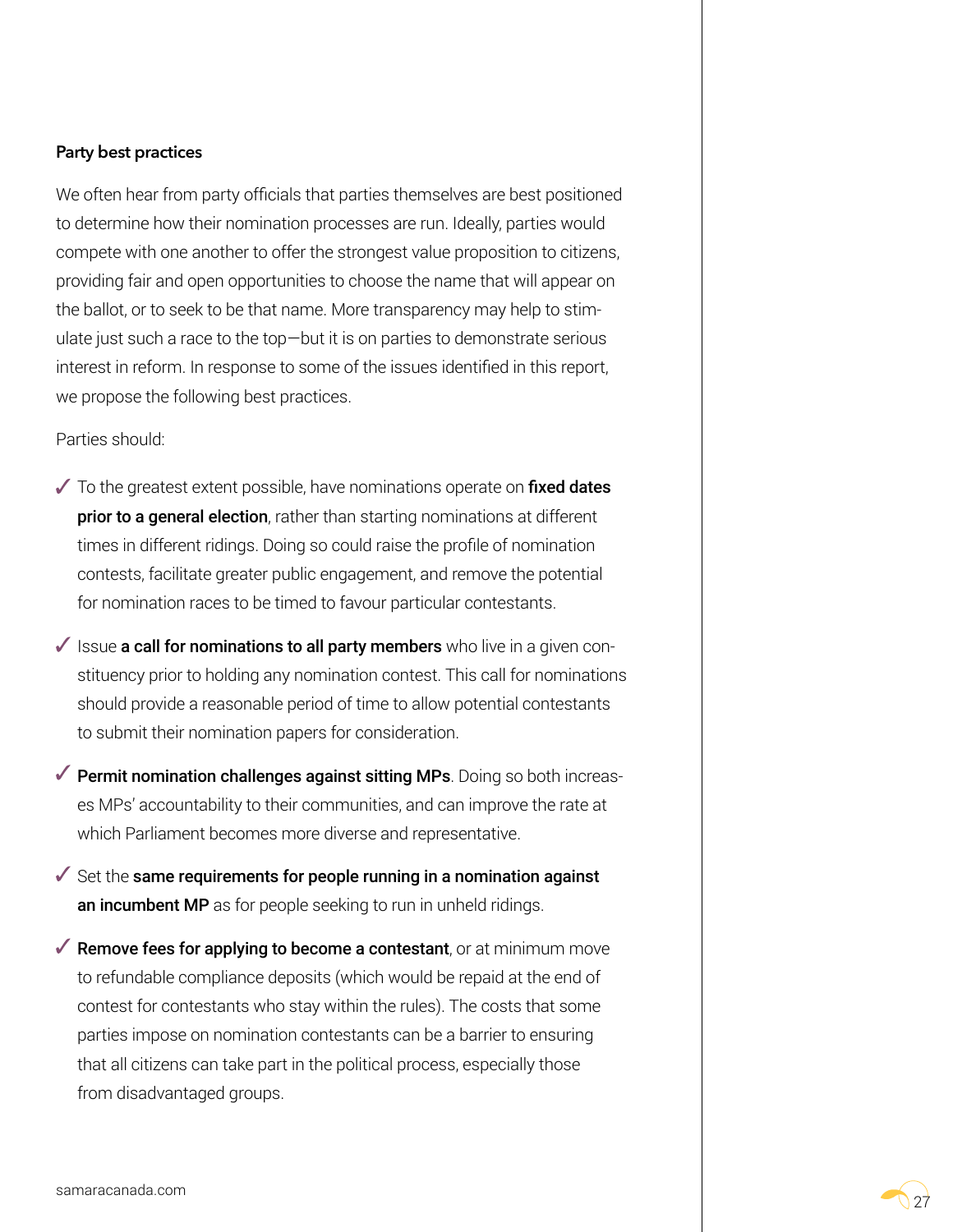- $\sqrt{\phantom{a}}$  Avoid retroactive deadlines for joining the party or submitting nomination papers in advance of a nomination contest.
- $\sqrt{ }$  If it is necessary to appoint candidates, appoint an equal number of men and women and a proportionate number of visible minority and indigenous candidates.
- $\sqrt{ }$  Explore ways to reduce the financial burden on female contestants, such as voluntarily lowering nomination spending limits until parity is reached.

# **Oversight and transparency**

Nominations are an integral piece of Canadas' democratic infrastructure. It's essential that they meet Canadian standards for fair, clean, and impartially administered elections. It's entirely appropriate that Elections Canada play a greater role in making sure that happens.

There are some simple steps that Parliament should take now to incrementally increase Elections Canada's oversight responsibility starting, with simply requiring more transparency from parties, and closing loopholes in nomination finance rules. These alone may prompt parties to improve their practices.

### **First steps**

- $\rightarrow$  Parties should be required to report the number of members eligible to vote in each nomination contest, and the votes received by each nomination contestant. Reporting these figures would add little additional burden on top of the information already required, but would yield large improvements for transparency and accountability.
- $\rightarrow$  Parties should be required to post their rules for nomination contests directly on their website.
- $\rightarrow$  Following each election, parties should be required to report the number of individuals who applied to run as nomination contestants but were prevented from doing so through the candidate screening processes.
- **→** Nomination contest spending limits should apply to all expenses made by a contestant in pursuit of a nomination, not just those that happen to be spent while a nomination is running. The current system allows

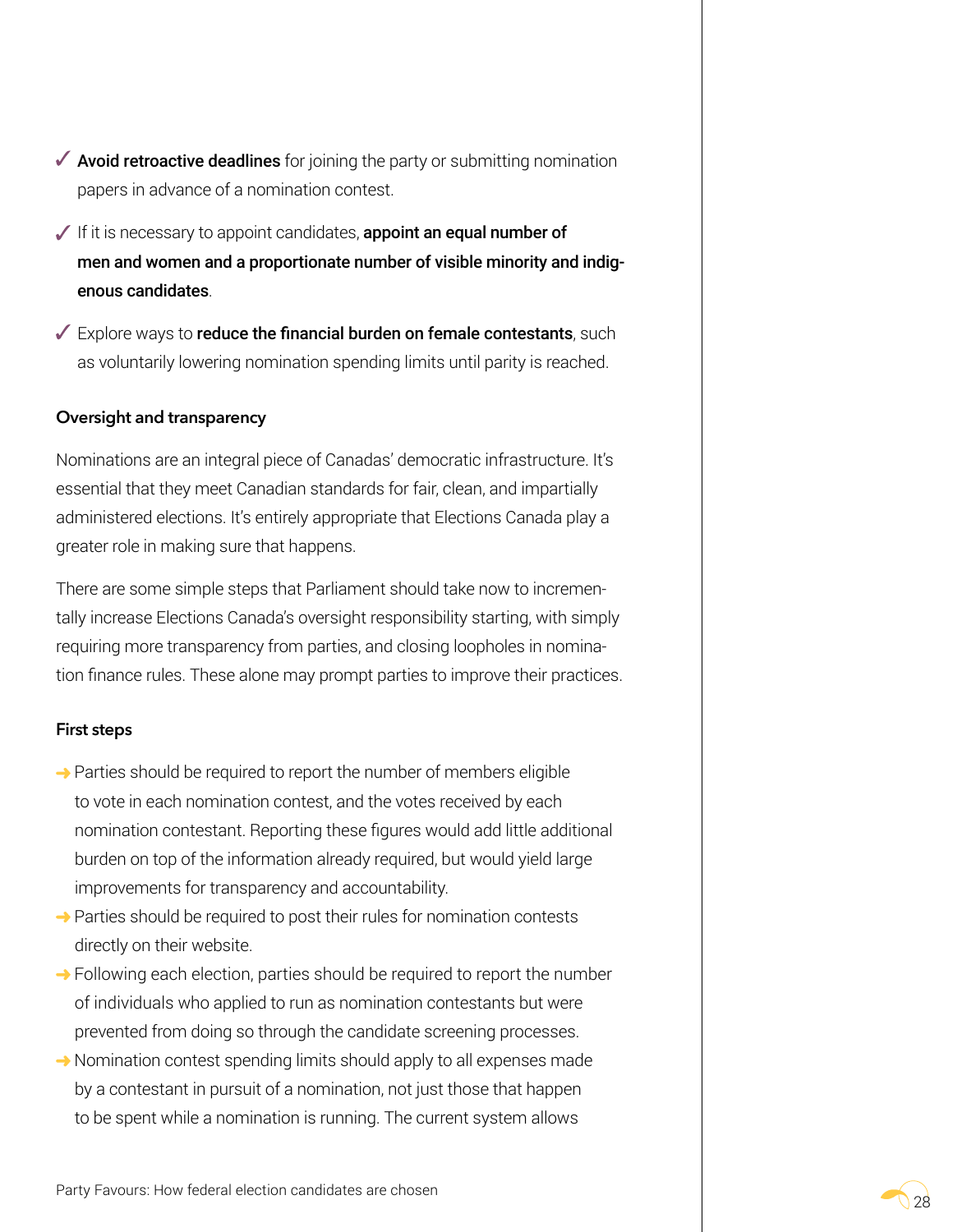contestants who can support themselves to gain an extra advantage by spending additional funds before a contest has formally begun.

 $\rightarrow$  Rather than forcing voters to wade through the nomination contest reports from each party to see if their local candidates were nominated or appointed, the Elections Canada website should allow voters to access a single page for each constituency that lists the candidates and find out how they were chosen.

#### **Future steps**

Parties are private associations, but they're also public utilities. They have nearly complete control over access to Parliament. They also receive substantial public support via the generous tax credit on political donations and the reimbursement of election expenses. If parties don't themselves commit to fairer, more consistent and open practices, Parliament has a responsibility to examine stronger regulation—to represent the interests of all Canadians who support parties through their tax dollars, and accept parties as intermediaries between themselves and their democratic institutions.

In other words, party self-regulation is not necessary or inevitable. It may not even be desirable.

In thinking about regulating more aspects of political party activity, decision-makers should consider:

- $\rightarrow$  Bringing nomination meetings under the administration of Elections Canada or, more simply, creating an impartial complaints process under the Chief Electoral Officer to adjudicate claims of unfairness or misconduct.
- $\rightarrow$  Tying the publicly funded campaign reimbursements paid to parties to requirements that parties meet certain criteria in who is nominated. For example, parties may not receive 100% of their reimbursement if they don't exceed a particular threshold for holding nominations (rather than appointments), or for the percentage of female candidates, or candidates from underrepresented communities.
- $\rightarrow$  Legislating some basic rules for how nomination contests must be run. The *Canada Elections Act* already imposes spending limits on nomination contests reflecting a realization that leaving internal party processes entirely alone in the law can create unfairness which weakens Canada's democratic infrastructure. That logic could be extended by introducing

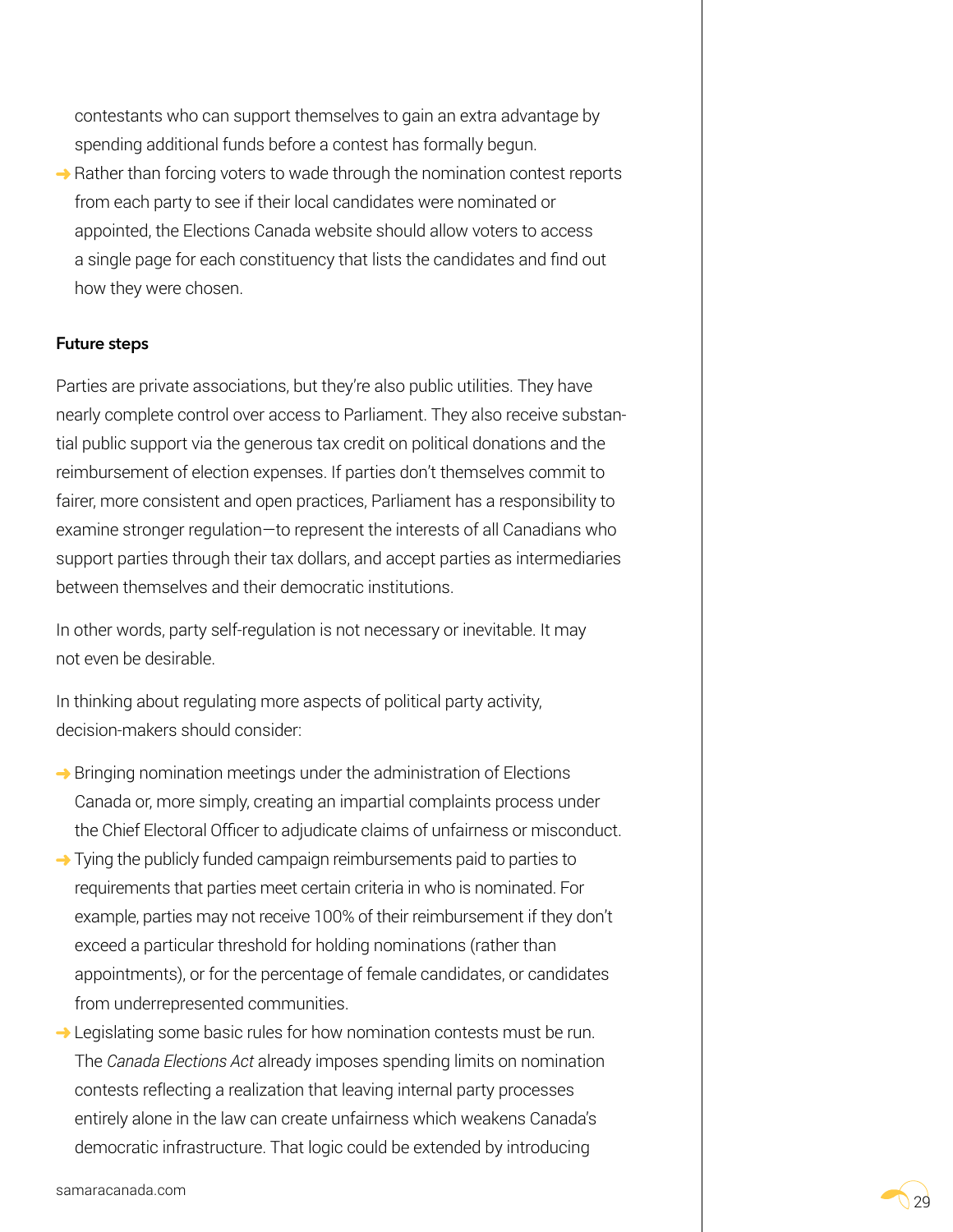rules around the length of nomination contests, for example, to create a basic floor of fairness and integrity across all party processes. Parties themselves would still have wide leeway to make up their own rules, above those basic thresholds.

Beyond just setting the stage for general elections, nominations are important for strengthening engagement, legitimacy, diversity, and accountability in our democratic system.

"Canadian elections are primarily contests between the candidates of political parties… Thus the right of citizens to be candidates can be exercised effectively only to the extent that the nomination process of political parties provides fair access."

*– Royal Commission on electoral Reform and Party Financing, 1991*

Parties' control over the selection of election candidates makes them the gatekeepers for who goes on to represent citizens and serve in Parliament. As the quote from the Royal Commission on Electoral Reform and Party Financing makes clear, this situation is not new. Yet progress towards improving the openness and accessibility of party nominations has been agonizingly slow. Nomination contests remain too short, uncompetitive, unpredictable, untransparent, and exclusionary. There are several easy steps that parties could take to reverse these trends. If they refuse to act, then Parliament should consider taking steps to ensure nominations don't remain a weak link in Canada's system of representative democracy.

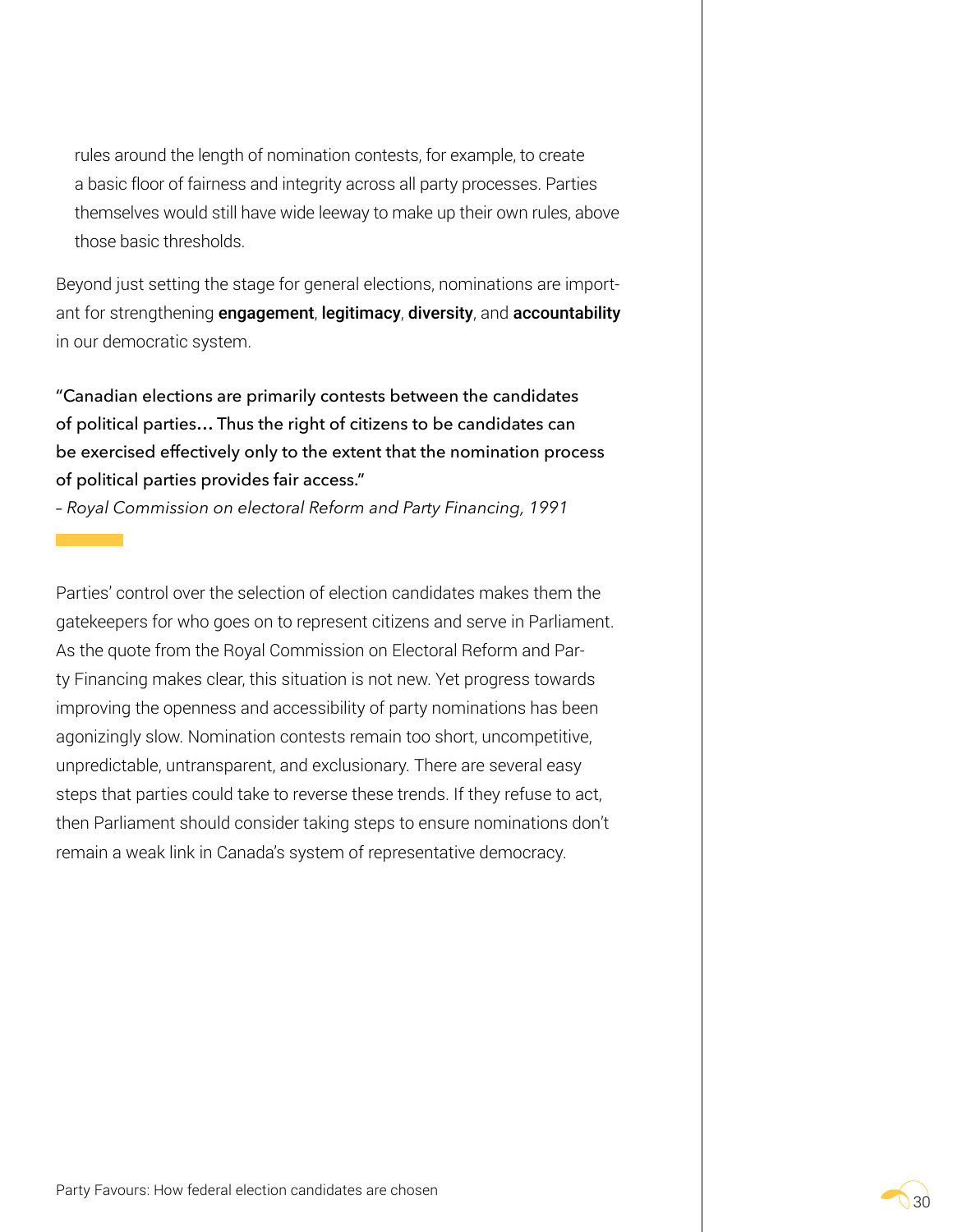# Methodology

The Samara Centre developed two datasets to conduct the statistical analyses contained in this report: one captured information on the party nomination contests that took place between 2003 and 2015 and those who competed in them; the other captured information on the federal election candidates who ran for office during the same period. There obviously is overlap between the two datasets since many election candidates were chosen through nomination contests. However, thousands of election candidates were also appointed, and many of those who ran for a nomination lost and so did not make it to the election. Examining these two pools of people (election candidates and nomination contestants) allows us to explore the different characteristics of each group and how they compare with each other.

We developed the nomination contestants dataset by compiling the information from the "nomination meeting reports" contained on the Election Canada website. Each report indicates the dates the contest started and ended, the contestants' names, and who won. We then added gender information by making inferences from candidates' names, with web searches when the name was unclear.

We start the nominations analysis in 2003 because that was when changes to the *Canada Elections Act* first required parties to file such reports. We exclude the 2019 election since nominations are still ongoing. When a party held more than one nomination contest in the same constituency prior to a general election, only the last one is used in the dataset. We limit the analysis to candidates and nomination contestants for the five parties that succeeded in electing MPs to the House of Commons during the study period: Bloc Québécois, Conservative Party of Canada, Green Party of Canada, Liberal Party of Canada, and the New Democratic Party. While nomination contests may be held for by-elections, we focus only on the nominations of general election candidates to allow comparison over time. All told, the nominations dataset contains information on over 6,000 nomination contestants.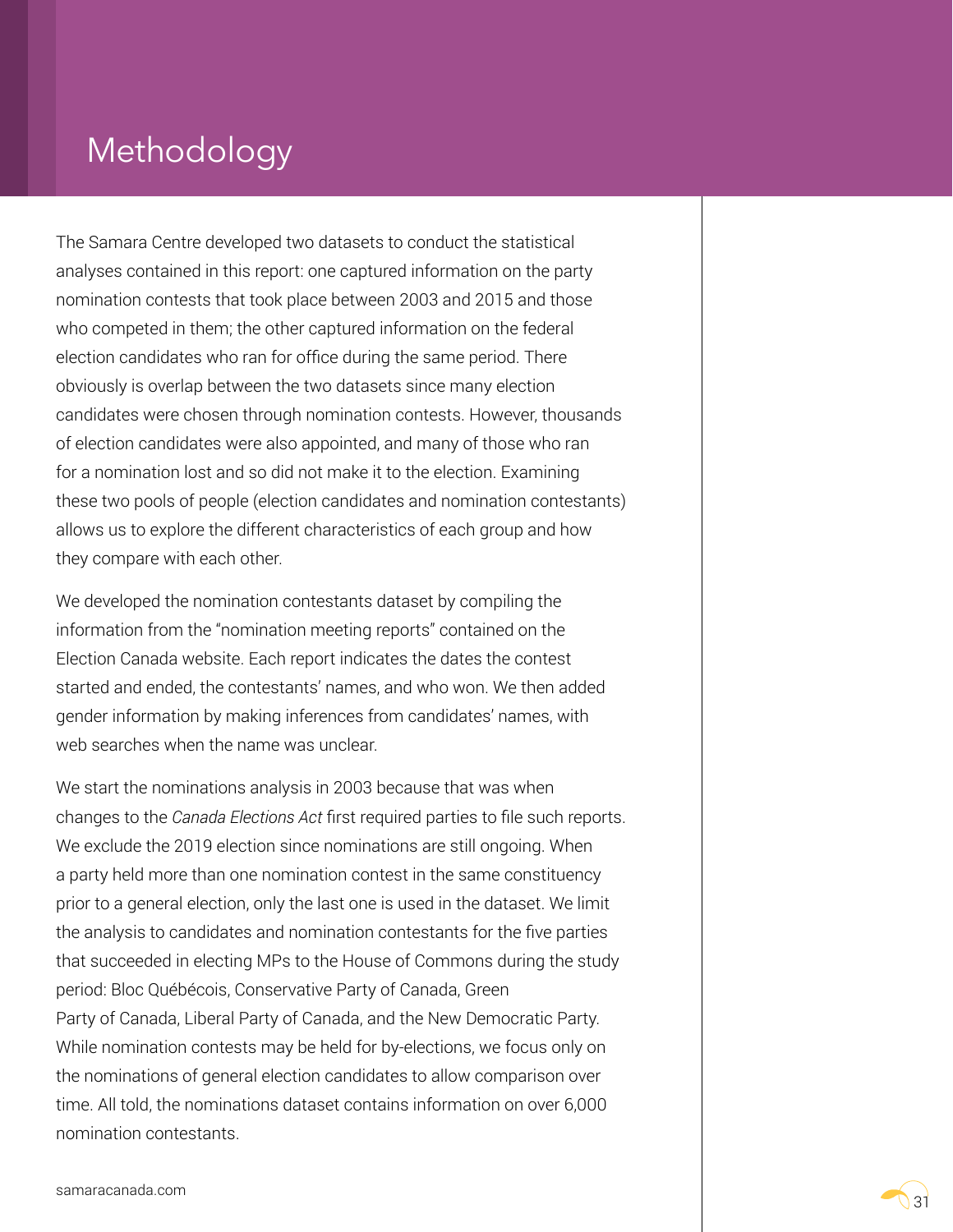Our election candidates data set was based on a pre-exiting data set of federal candidates and election results compiled by Semra Sevi.<sup>19</sup> We then used the nomination dataset to add information on how each candidate was selected: if a nomination contest was reported, then we coded the candidate as having been nominated and included details on the contest (e.g. number of candidates, length, days before the election, etc.); if no nomination meeting was reported, then the candidate was coded as having been appointed. We also added demographic data using candidate ethnicity records compiled by Jerome Black and again added gender information based on candidates' names, with web searches where needed.<sup>20</sup> In the end, the dataset captured information on over 6,700 candidates.

This data analysis was complemented and placed in context by a review of each party's nomination rules. The Liberal and Conservative parties post their nomination rules online, and we are grateful to the NDP and Green parties for sharing their nomination rules with us. The analysis was also informed by discussions with the national directors of the Conservative, Green, Liberal, and New Democratic parties.

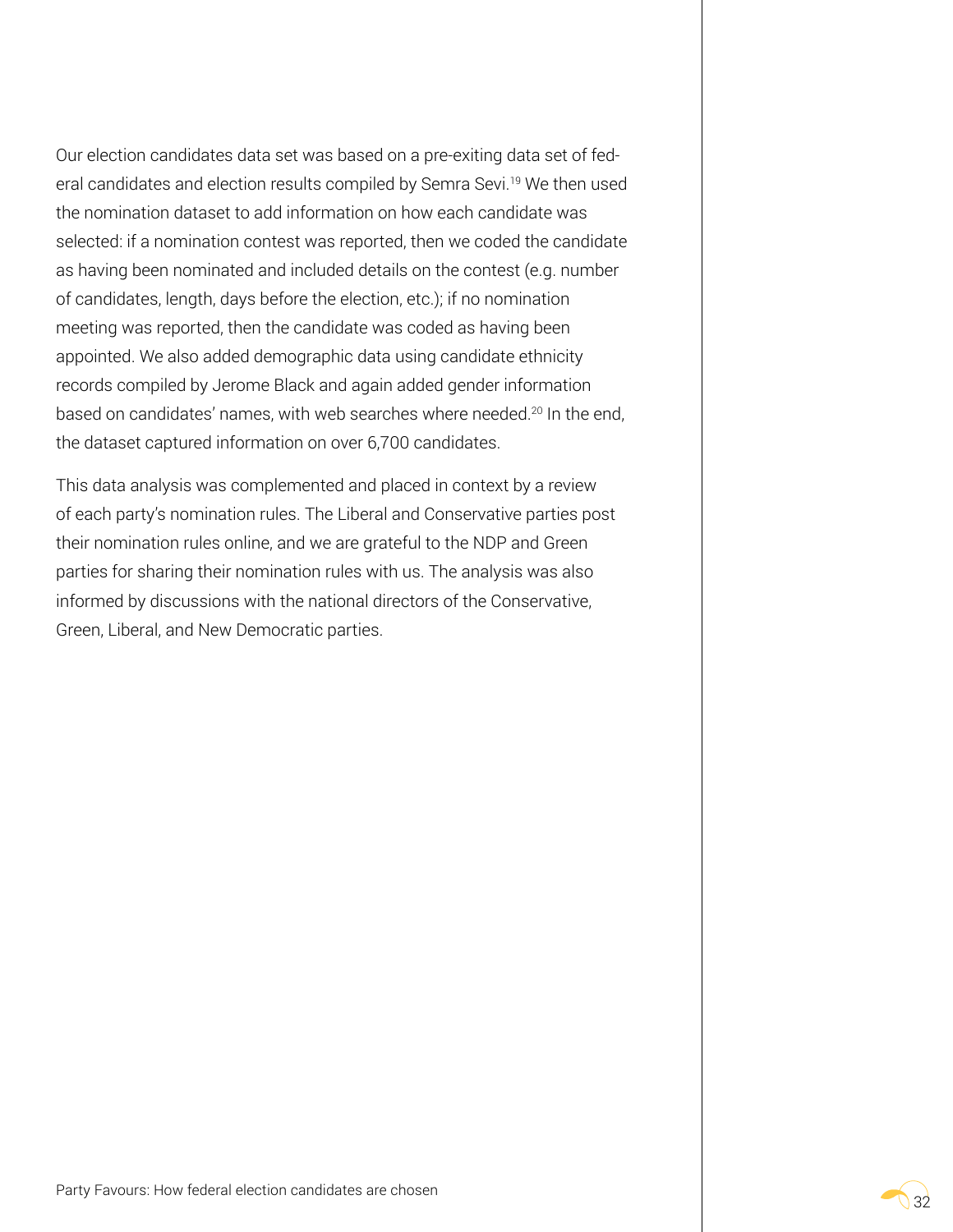# About the Samara Centre's Parties Project

This report is the first in a new research series from the Samara Centre for Democracy that specifically examines the work and operation of Canada's political parties. The Samara Centre has previously touched on parties in our research on Parliament and in our Democracy 360 report cards on the health of Canadian democracy. Through this work, it has become clear that several of the major steps to improving Canadian democracy, such as decentralizing decision making and improving diversity in politics, can only come through changes by parties themselves.

Parties are the transmission belt that links citizens to Parliament and government. By choosing candidates and arranging different policy ideas into coherent platforms, parties make it possible for citizens to vote in elections with some idea of how the winning side will act in power. They also control much of what happens at parliament, and particularly the incentives that shape the behaviour of MPs. Given this pivotal position within the political system, the Samara Centre's parties project seeks to:

- $\rightarrow$  Improve the public's understanding of political parties and their role in Canadian politics;
- $\rightarrow$  Increase the transparency of party operations;
- $\rightarrow$  Identify potential reforms to strengthen parties' role as open and effective facilitators of civic participation in Canada.

Going forward, our next step will be to explore how parties operate at election time, including how they campaign at both the local and national levels.

#### **Acknowledgments**

To ensure that we approached this subject with the appropriate care and understanding, in fall 2018 the Samara Centre held roundtables with academics and members of Canada's major political parties to discuss the vital role that parties play in Canadian politics, the challenges they face, and potential areas for improvement.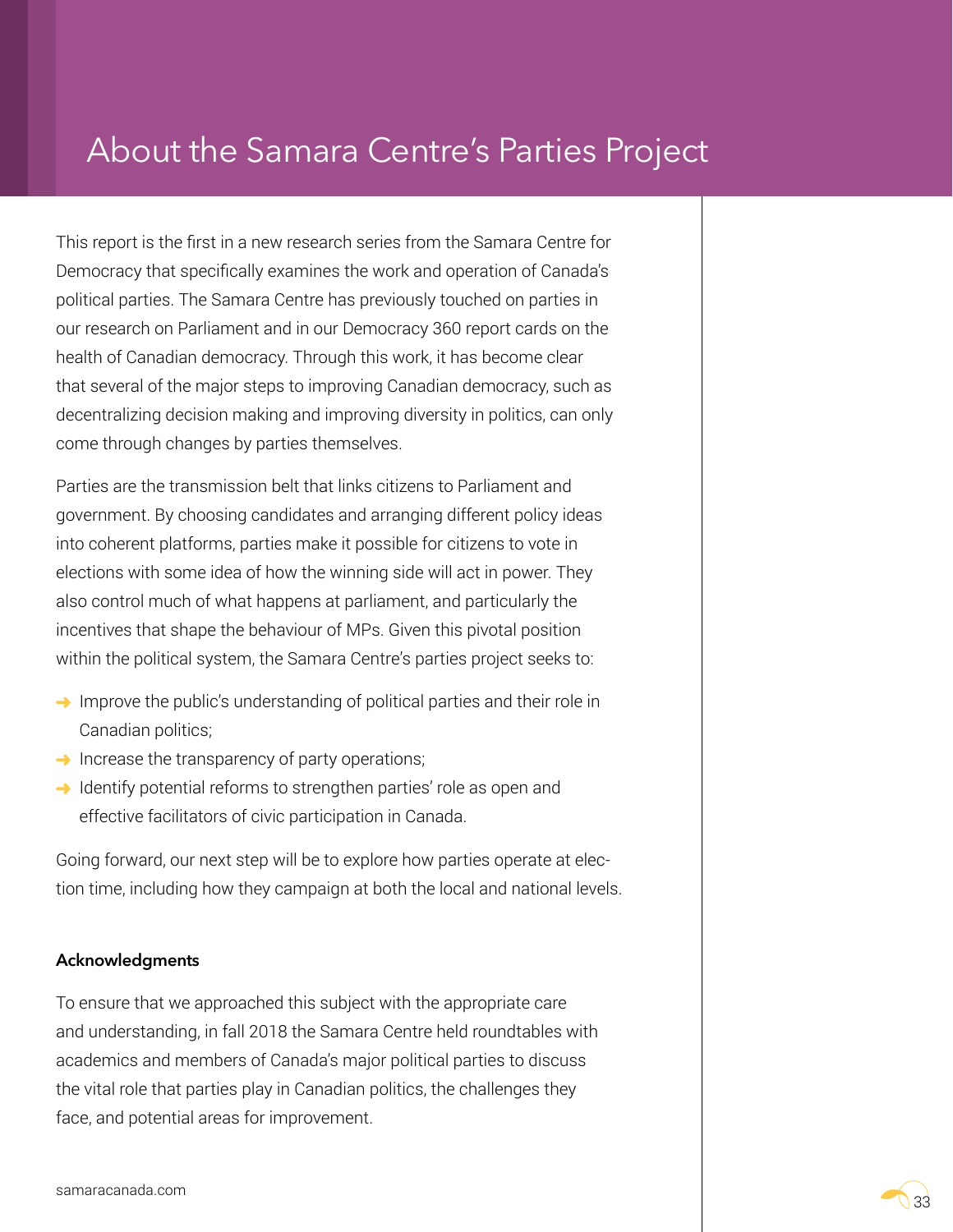We are deeply grateful to the roundtable participants who took the time to meet with us and share their insights. Participants included David Anderson, Brittany Andrew-Amofah, Sam Andrey, Michele Austin, Tom Axworthy, Yaroslav Baran, Chris Cochrane, Bill Cross, Bill Fox, Tiffany Gooch, Michal Hay, Adrienne Lipsey, Lorna Marsden, Chandra Pasma, Scott Pruysers, Jennifer Robson, Robin Sears, Hugh Segal, Leslie Seidle, David Sloly, Sean Speer, Erin Tolley, Tom Robson, Mitch Wexler, and Paul Wilson. A special thank you to Chad Rodgers and Crestview for hosting our Ottawa roundtable, and Tom Axworthy and Massey College for hosting our Toronto roundtable.

Our desire to better understand parties also led us to reach out to the national directors of Canada's four largest political parties. We are very thankful to Melissa Bruno of the New Democratic Party, Azam Ishmael of the Liberal Party, Emily McMillan of the Green Party, and Dustin Van Vugt of the Conservative Party for taking the time to meet with us. We greatly appreciated the chance to share the goals of our research and to learn more about the unique ways each party operates.

Our new engagement with parties was also assisted by the work of our volunteers, who helped us to sort through the massive academic literature on the subject. Specifically, we wish to thank Rhea Bhatia, Louise Cockram, Jamie Gibson, Hilary Hagar, Nick Harrison, Meredith Lilly, Kelly McConvey, Alex Middleton, Kirsty Rancier, Katie Rosa, and Brianna Shrimpton.

In addition to taking part in the initial roundtables, Professors Bill Cross of Carleton University and Scott Pruysers of Dalhousie University also shared generously of their expertise regarding the operation of Canadian parties throughout the research and drafting of this report. Their insights helped us to identify what information was available on party nominations and how to better understand the trends we identified.

We are further indebted to Professor Jerome Black of McGill University for sharing his immense research on the ethnic backgrounds of election candidates in Canada. And we are grateful to University of Montreal PhD Candidate Semra Sevi for publicly posting her dataset of Canadian election candidates, which saved us considerable time in developing our research.

Party Favours: How federal election candidates are chosen

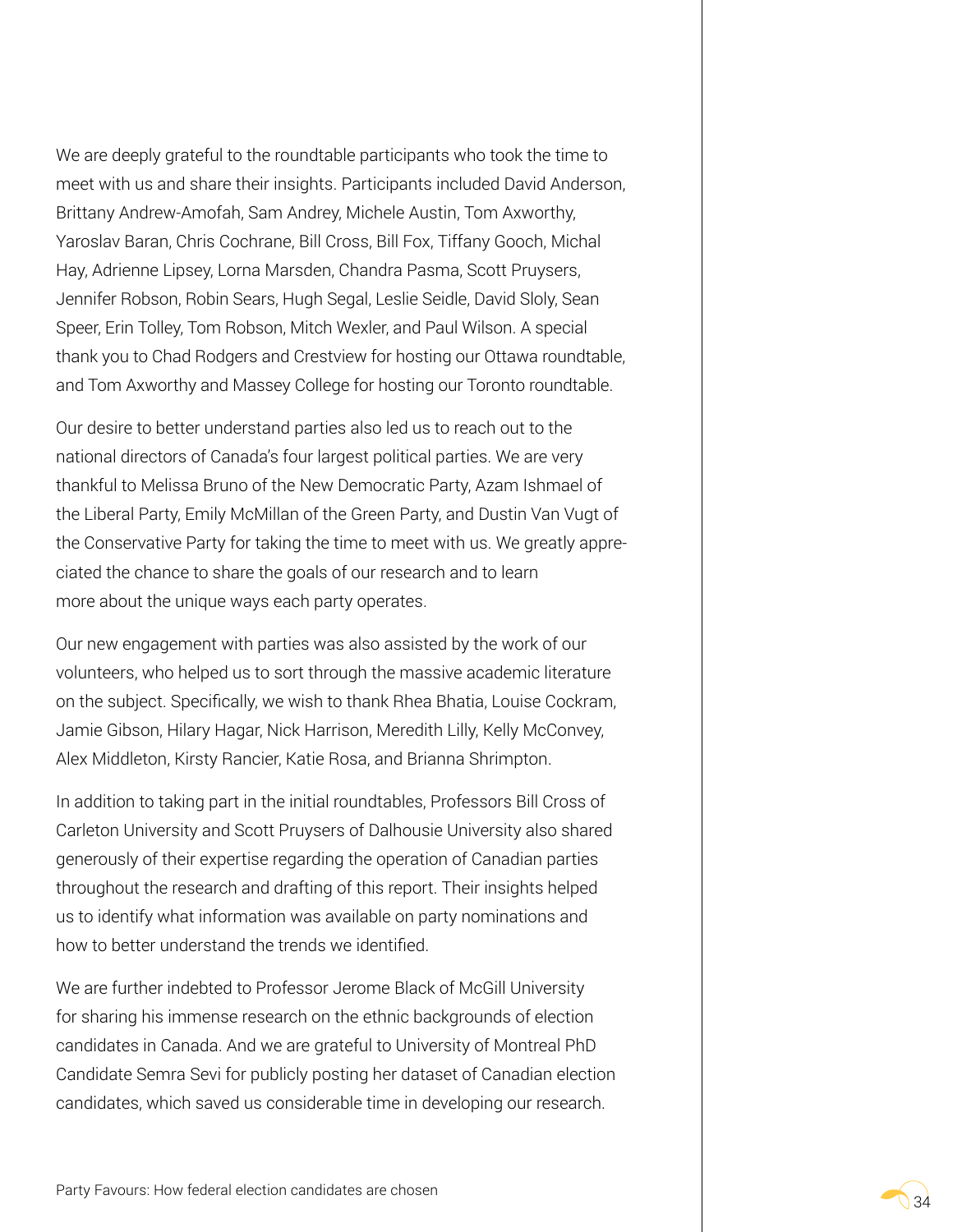# End notes

**1.** Research finds that the identity of the individual candidate accounts for only about 4% of the votes they receive. Benjamin Allen Stevens, Md Mujahedul Islam, Roosmarijn de Geus, and Jonah Goldberg (2019), "Local Candidate Effects in Canadian Elections," *Canadian Journal of Political Science* 52, no. 1: 83-96.

**2.** Yael Shomer, Gert-Jan Put, and Einat Gedalya-Lavy (2016), "Intra-Party Politics and Public Opinion: How Candidate Selection Processes Affect Citizens' Satisfaction with Democracy," Political Behavior 38, no. 3 (September 1, 2016): 509-34, [https://doi.org/10.1007/s11109-015-](https://doi.org/10.1007/s11109-015-9324-6) [9324-6](https://doi.org/10.1007/s11109-015-9324-6).

**3.** William Cross (2004), *Political Parties*, Vancouver: UBC Press.

**4.** In the 2015 federal election, fully one-fifth of all ridings were won with a margin of victory of over 30 percentage points, making the nomination the only mechanism to hold that candidate or MP accountable.

**5.** For more on the role of party leaders in Canadian politics, see Michael Morden, Jane Hilderman, and Kendall Anderson (2018), "The Real House Lives: Strengthening the role of MPs in an age of partisanship," Toronto: The Samara Centre for Democracy.

#### **6.** Ibid.

**7.** Abbas Rana (2019), "Former Ontario Conservative MP Chisu to run as a People's Party candidate in upcoming election," *The Hill Times*, March 25, 2019, [https://www.hilltimes.](https://www.hilltimes.com/2019/03/25/disappointed-former-ontario-conservative-mp-chisu-leaves-party-will-run-as-a-peoples-party-candidate-in-the-upcoming-election/193688) [com/2019/03/25/disappointed-former-on](https://www.hilltimes.com/2019/03/25/disappointed-former-ontario-conservative-mp-chisu-leaves-party-will-run-as-a-peoples-party-candidate-in-the-upcoming-election/193688)[tario-conservative-mp-chisu-leaves-par](https://www.hilltimes.com/2019/03/25/disappointed-former-ontario-conservative-mp-chisu-leaves-party-will-run-as-a-peoples-party-candidate-in-the-upcoming-election/193688)[ty-will-run-as-a-peoples-party-candi-](https://www.hilltimes.com/2019/03/25/disappointed-former-ontario-conservative-mp-chisu-leaves-party-will-run-as-a-peoples-party-candidate-in-the-upcoming-election/193688) [date-in-the-upcoming-election/193688](https://www.hilltimes.com/2019/03/25/disappointed-former-ontario-conservative-mp-chisu-leaves-party-will-run-as-a-peoples-party-candidate-in-the-upcoming-election/193688).

**8.** Abbas Rana (2017), "Despite Liberals' 'dirty tricks' in Markham-Thornhill Nomination, Qureshi decides not to run as Independent for sake of Grit party unity," *The Hill Times*, March 6, 2017, [https://www.hilltimes.](https://www.hilltimes.com/2017/03/06/despite-dirty-tricks-liberal-party-markham-thornhill-nomination-candidate-qureshi-decides-not-run-independent-candidate-april-3-byelection-party-unity/98526) [com/2017/03/06/despite-dirty-tricks-liber](https://www.hilltimes.com/2017/03/06/despite-dirty-tricks-liberal-party-markham-thornhill-nomination-candidate-qureshi-decides-not-run-independent-candidate-april-3-byelection-party-unity/98526)[al-party-markham-thornhill-nomination-candi](https://www.hilltimes.com/2017/03/06/despite-dirty-tricks-liberal-party-markham-thornhill-nomination-candidate-qureshi-decides-not-run-independent-candidate-april-3-byelection-party-unity/98526)[date-qureshi-decides-not-run-independent-can](https://www.hilltimes.com/2017/03/06/despite-dirty-tricks-liberal-party-markham-thornhill-nomination-candidate-qureshi-decides-not-run-independent-candidate-april-3-byelection-party-unity/98526)[didate-april-3-byelection-party-unity/98526](https://www.hilltimes.com/2017/03/06/despite-dirty-tricks-liberal-party-markham-thornhill-nomination-candidate-qureshi-decides-not-run-independent-candidate-april-3-byelection-party-unity/98526).

**9.** Semra Sevi, Vincent Arel-Bundock, and André Blais (2019), "Do Women Get Fewer Votes? No.," Canadian Journal of Political Science 52, no. 1: 201-210, [https://doi.org/10.1017/](https://doi.org/10.1017/S0008423918000495) [S0008423918000495](https://doi.org/10.1017/S0008423918000495).

**10.** Marie-Danielle Smith (2019), "More women are running for the Conservatives than ever before. Can it erode the liberals' female vote?," *National Post*, June 26, 2019, [https://nationalpost.](https://nationalpost.com/news/politics/tattoo-artist-among-candidates-conservative-party-hopes-will-counter-stereotypes-attract-youth) [com/news/politics/tattoo-artist-among-can](https://nationalpost.com/news/politics/tattoo-artist-among-candidates-conservative-party-hopes-will-counter-stereotypes-attract-youth)[didates-conservative-party-hopes-will-count](https://nationalpost.com/news/politics/tattoo-artist-among-candidates-conservative-party-hopes-will-counter-stereotypes-attract-youth)[er-stereotypes-attract-youth](https://nationalpost.com/news/politics/tattoo-artist-among-candidates-conservative-party-hopes-will-counter-stereotypes-attract-youth).

**11.** Melanee Thomas and Marc André Bodet (2013), "Sacrificial lambs, women candidates, and district competitiveness in Canada," *Electoral Studies* 32, no. 1: 153-66, [https://doi.](https://doi.org/10.1016/j.electstud.2012.12.001) [org/10.1016/j.electstud.2012.12.001](https://doi.org/10.1016/j.electstud.2012.12.001).

**12.** John Geddes and Jason Markusoff (2019), "Andrew Scheer has a problem," *Maclean's*, May 6, 2019, [https://www.macleans.ca/politics/an](https://www.macleans.ca/politics/andrew-scheer-has-a-problem/)[drew-scheer-has-a-problem/](https://www.macleans.ca/politics/andrew-scheer-has-a-problem/).

**13.** Abbas Rana (2017), "Conservatives open nominations in their 92 held ridings, but deny new rules 'advantageous' to incumbent Tory MPs," *The Hill Times*, December 4,

2017, [http://www.hilltimes.com/2017/12/04/](http://www.hilltimes.com/2017/12/04/new-nomination-rules-advantageous-incumbent-mps-place-conservative-party-opens-nominations-held-ridings/127621) [new-nomination-rules-advantageous-incum](http://www.hilltimes.com/2017/12/04/new-nomination-rules-advantageous-incumbent-mps-place-conservative-party-opens-nominations-held-ridings/127621)[bent-mps-place-conservative-party-opens-nom](http://www.hilltimes.com/2017/12/04/new-nomination-rules-advantageous-incumbent-mps-place-conservative-party-opens-nominations-held-ridings/127621)[inations-held-ridings/127621](http://www.hilltimes.com/2017/12/04/new-nomination-rules-advantageous-incumbent-mps-place-conservative-party-opens-nominations-held-ridings/127621).

**14.** Stephen Levitsky and Daniel Ziblatt (2018), *How Democracies Die*, New York: Crown.

**15.** For this study, a candidate is considered to have been appointed if no nomination meeting report was filed with Elections Canada.

**16.** Abbas Rana (2017), "Liberal MPs want Trudeau to protect them from nomination challenges in 2019 election," *The Hill Times*, June 26, 2017, [http://www.hilltimes.com/2017/06/26/](http://www.hilltimes.com/2017/06/26/liberal-mps-want-protection-nomination-challenges-2019-election/111437) [liberal-mps-want-protection-nomination-chal](http://www.hilltimes.com/2017/06/26/liberal-mps-want-protection-nomination-challenges-2019-election/111437)[lenges-2019-election/111437](http://www.hilltimes.com/2017/06/26/liberal-mps-want-protection-nomination-challenges-2019-election/111437).

**17.** Abbas Rana (2006), "Liberals to protect incumbent Grits from nomination battles," *The Hill Times*, May 15, 2006, [https://www.hilltimes.](https://www.hilltimes.com/2006/05/15/liberals-to-protect-incumbent-grits-from-nomination-battles/6791) [com/2006/05/15/liberals-to-protect-incum](https://www.hilltimes.com/2006/05/15/liberals-to-protect-incumbent-grits-from-nomination-battles/6791)[bent-grits-from-nomination-battles/6791](https://www.hilltimes.com/2006/05/15/liberals-to-protect-incumbent-grits-from-nomination-battles/6791).

**18.** Abbas Rana (2014), "All major political parties to hold open nominations," *The Hill Times*, January 20, 2014, [https://www.hilltimes.](https://www.hilltimes.com/2014/01/20/all-major-political-parties-to-hold-open-nominations/27137) [com/2014/01/20/all-major-political-par](https://www.hilltimes.com/2014/01/20/all-major-political-parties-to-hold-open-nominations/27137)[ties-to-hold-open-nominations/27137](https://www.hilltimes.com/2014/01/20/all-major-political-parties-to-hold-open-nominations/27137).

**19.** Semra Sevi (2019), "Canadian Federal Candidates: 1867-2017," Harvard Dataverse, <https://doi.org/10.7910/DVN/ABFNSQ>.

**20.** Jerome H. Black (2017), "The 2015 Federal Election: More Visible Minority Candidates and MPs," *Canadian Parliamentary Review* 40, no. 1: 16-23.